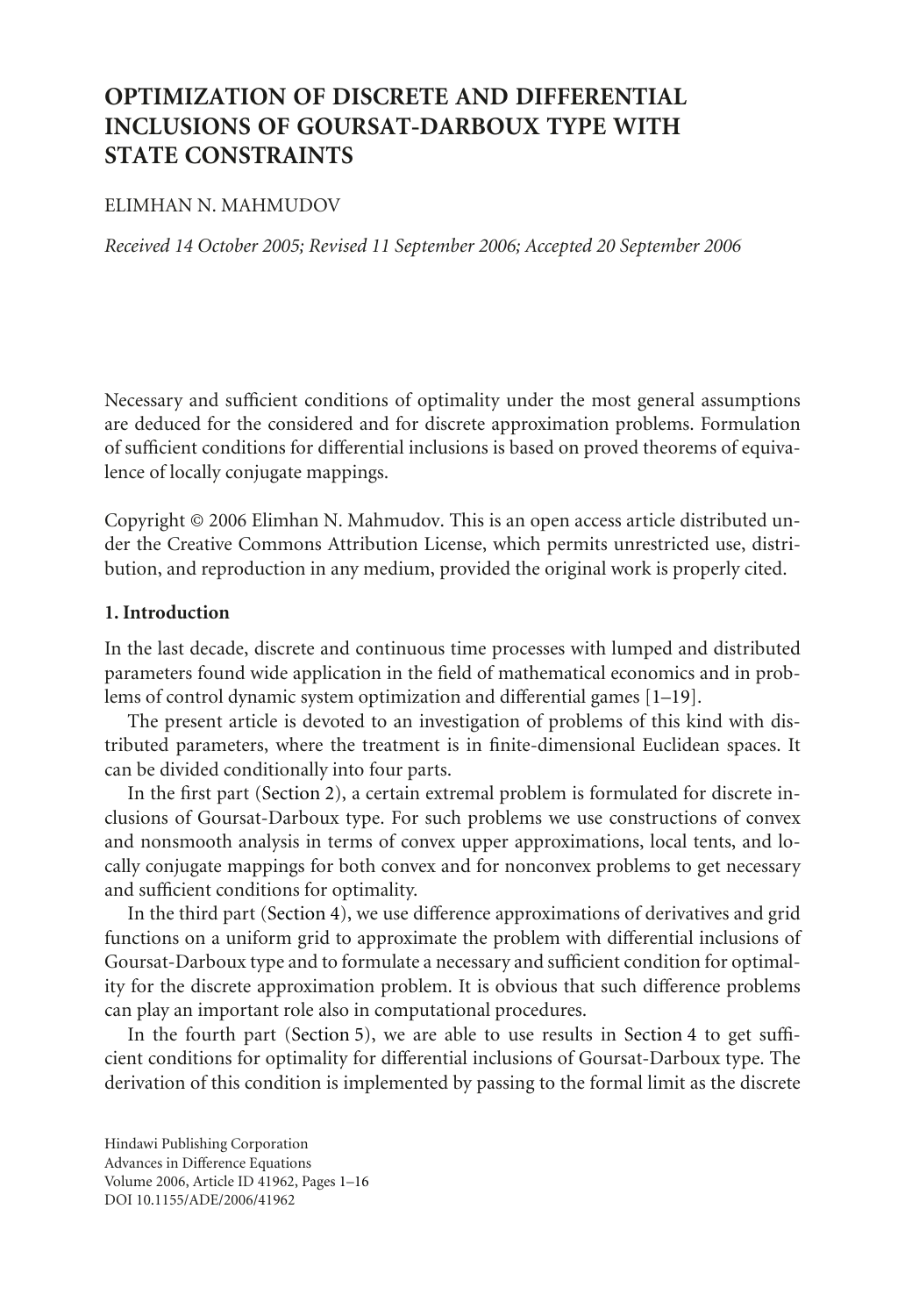steps tend to zero. At the end of [Section 5,](#page-9-0) the considered example shows that in known problems, the conjugate inclusion coincides with the conjugate equation which is traditionally obtained with the help of the Hamiltonian function.

Since the discrete and continuous problems posed are described by multivalued mappings, it is obvious that many problems involving optimal control of chemical engineering, sorbtion, and dissorbtion of gases can be reduced to this formulation.

## <span id="page-1-0"></span>**2. Needed facts and problem statement**

Let  $R^n$  be *n*-dimensional Euclidean space and let  $P(R^n)$  be the set of all nonempty subsets of  $R^n$ . If  $x, y \in R^n$ , then  $(x, y)$  is a pair of elements x and y, and  $\langle x, y \rangle$  is their scalar product. The multivalued mapping  $a: R^{3n} \to P(R^n)$  is convex closed if its graph  $gfa =$  $\{(x, y, z, v) : v \in a(x, y, z)\}\$  is a convex closed set in  $R^{4n}$ . It is convex-valued if  $a(x, y, z)$  is a convex set for each  $(x, y, z) \in \text{dom } a = \{(x, y, z) : a(x, y, z) \neq \emptyset\}.$ 

For convex-valued mappings, the following designations are valid:

$$
W_a(x, y, z, v^*) = \inf_{v} \{ \langle v, v^* \rangle : v \in a(x, y, z) \}, \quad v \in R^n,
$$
  

$$
b(x, y, z, v^*) = \{ v \in a(x, y, z) : \langle v, v^* \rangle = W_a(x, y, z, v^*) \}.
$$
 (2.1)

For convex *a*, we let  $W_a(x, y, z, v^*) = +\infty$  if  $a(x, y, z) = \emptyset$ . Let int*A* be the interior of the set  $A \subset \mathbb{R}^n$  and let ri*A* be the relative interior of the set *A*, that is, the set of interior points of *A* with respect to its affine hull Aff *A*.

A convex cone  $K_A(x_0) := {\overline{x} : x_0 + \lambda \overline{x} + \varphi(\lambda) \in A$  and  $\lambda^{-1} \varphi(\lambda) \to 0$  as  $\lambda \downarrow 0}$  is the cone of tangent vectors to *A* at  $x_0 \in A$  if there exists such function  $\varphi(\lambda) \in R^n$  satisfying  $\lambda^{-1}\varphi(\lambda)$  $\rightarrow$  0 as  $\lambda \downarrow$  0.

A cone  $K_A(x_0)$  is a local tent if for any  $\overline{x}_0 \in \text{ri } K_A(x_0)$  there exists a convex cone  $K \subseteq$  $K_A(x_0)$  and the continuous mapping  $\Psi(\bar{x})$  defined in the neighbourhood of the origin of coordinates such that

 $(1)$   $\overline{x}_0 \in \text{ri } K$ ,  $\text{Lin } K = \text{Lin } K_A(x_0)$ ,

(2)  $\psi(\overline{x}) = \overline{x} + r(\overline{x})$  and  $\|\overline{x}\|^{-1}r(\overline{x}) \to 0$ , as  $\overline{x} \to 0$ ,

(3)  $x_0 + \psi(\overline{x}) \in A$  if  $\overline{x} \in K \cap S_{\varepsilon}(0)$  for some  $\varepsilon > 0$ , where  $S_{\varepsilon}(0)$  is the ball of radius  $\varepsilon$ . For convex mapping *a* at point  $(x, y, z, v) \in gfa$ ,

$$
K_{gfa}(x, y, z, v) = \{(\overline{x}, \overline{y}, \overline{z}, \overline{v}) : \overline{x} = \lambda(x_1 - x), \overline{y} = \lambda(y_1 - y), \overline{z} = \lambda(z_1 - z),
$$
  

$$
\overline{v} = \lambda(v_1 - v), \lambda > 0, (x_1, y_1, z_1, v_1) \in gfa\}.
$$
 (2.2)

Later, the cone  $K_{gfa}(x, y, z, v)$  will be denoted by  $K_a(x, y, z, v)$ . The multivalued mapping

$$
a^*(v^*;(x,y,z,v)) = \{(x^*,y^*,z^*,v^*): (-x^*,-y^*,-z^*,v^*) \in K_a^*(x,y,z,v)\}
$$
 (2.3)

is a locally conjugate mapping (LCM) to *a* at point  $(x, y, z, v) \in gf$  *a*, if  $K_a^*(x, y, z, v)$  is the cone dual to the cone  $K_a(x, y, z, v)$ ,

$$
K_a^*(x, y, z, v) := \{ (x^*, y^*, z^*, v^*) : \langle \overline{x}, x^* \rangle + \langle \overline{y}, y^* \rangle + \langle \overline{z}, z^* \rangle + \langle \overline{v}, v^* \rangle \ge 0
$$
  
 
$$
\forall (\overline{x}, \overline{y}, \overline{z}, \overline{v}) \in K_a(x, y, z, v) \}.
$$
 (2.4)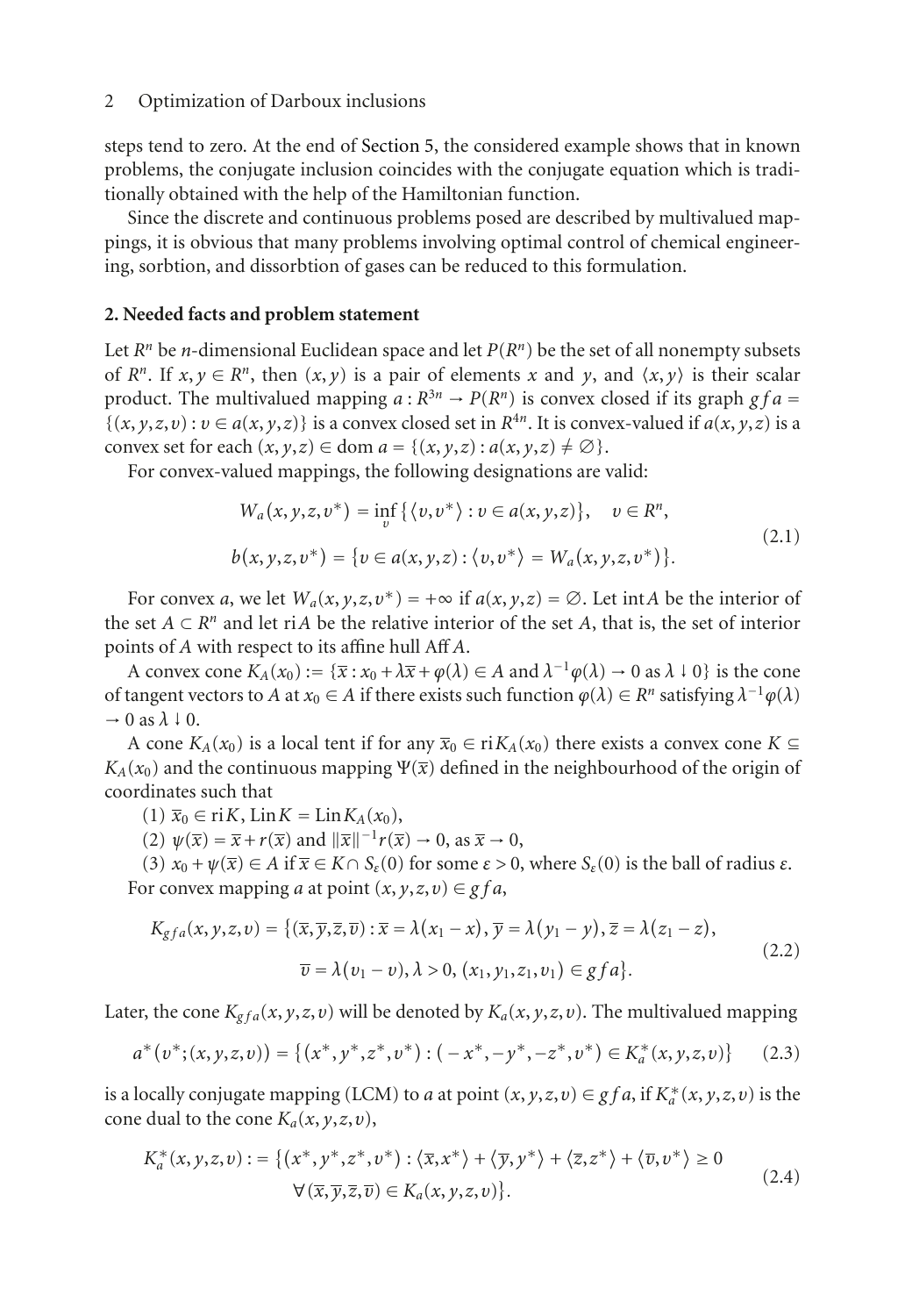For convex mappings *a* [\[13,](#page-14-2) Theorem 2.1], it holds

<span id="page-2-3"></span>
$$
a^*(v^*;(x,y,z,v)) = \begin{cases} \partial_{(x,y,z)} W_a(x,y,z,v^*), & v \in b(x,y,z,v^*), \\ \varnothing, & v \notin b(x,y,z,v^*), \end{cases}
$$
 (2.5)

where  $\partial_{(x,y,z)} W_a(x, y, z, v^*)$  is a subdifferential of convex function  $W_a(\cdot, \cdot, v^*)$  at a given point.

According to [\[13\]](#page-14-2),  $h(\bar{x},x)$  is called a convex upper approximation (CUA) of the function  $g(\cdot): R^n \to R^1 \cup \{\pm \infty\}$  at a point  $x \in \text{dom } g = \{x : |g(x)| < +\infty\}$  if

 $(1)$   $h(\overline{x}, x) \geq F(\overline{x}, x)$  for all  $\overline{x} \neq 0$ ,

(2)  $h(\bar{x},x)$  is a convex closed (or lower semicontinuous) positive homogeneous function on  $\overline{x}$ , and

$$
F(\overline{x}, x) = \sup_{r(\cdot)} \limsup_{\lambda \downarrow 0} \frac{g(x + \lambda \overline{x} + r(\lambda)) - g(x)}{\lambda}, \quad \lambda^{-1} r(\lambda) \longrightarrow 0, \text{ as } \lambda \downarrow 0. \tag{2.6}
$$

Here the set

$$
\partial h(0, x) = \{x^* \in R^n : h(\overline{x}, x) \ge \langle \overline{x}, x \rangle, \ \forall \overline{x} \in R^n\}
$$
 (2.7)

is called a subdifferential of the function *g* at point *x* and is denoted by  $\partial g(x)$ . For a function *g*, for which  $F(\cdot, x)$  is a convex closed positive homogeneous function, the inclusion  $\partial g(x) \supseteq \partial F(0,x)$  is fulfilled. [\[18,](#page-15-1) Theorem 2.2] and in case of convexity of *g*, the main subdifferential corresponding to the main CUA coincides with the usual definition of a subdifferential [\[18](#page-15-1), Theorem 2.10]. It should be noted that for various classes of functions the notion of subdifferential can be defined in different ways [\[8,](#page-14-3) [18](#page-15-1)].

A function *g* is a proper function if it does not assume the value −∞ and is not identically equal to  $+\infty$ .

[Section 2](#page-1-0) deals with the following discrete model of Goursat-Darboux type:

$$
\sum_{(t,\tau)\in H_1\times L_1} g_{t-1,\tau-1}(x_{t-1,\tau-1}) \longrightarrow \inf, \tag{2.8}
$$

$$
x_{t,\tau} \in a(x_{t,\tau-1}, x_{t-1,\tau}, x_{t-1,\tau-1}), \quad (t,\tau) \in H_1 \times L_1,
$$
\n(2.9)

<span id="page-2-2"></span><span id="page-2-1"></span><span id="page-2-0"></span>
$$
x_{t,\tau} \in F_{t,\tau}, \quad (t,\tau) \in H_0 \times L_0,\tag{2.10}
$$

$$
x_{t,0} = \alpha_t, \quad t \in H_0, \qquad x_{0,\tau} = \beta_\tau, \quad \tau \in L_0(\alpha_0 = \beta_0), \tag{2.11}
$$

$$
H_i = \{t : t = i, ..., T\}, \quad L_i = \{\tau : \tau = i, ..., L\}, \quad i = 0, 1,
$$
\n(2.11)

where  $x_{t,\tau} \in R^n, F_{t,\tau} \subseteq R^n$  are some sets,  $g_{t,\tau}$  are real-valued functions,  $g_{t,\tau}: R^n \to R^1 \cup$  ${\pm \infty}$ , *a* is multivalued mapping: *a* :  $R^{3n} \rightarrow P(R^n)$ , *T* and *L* are fixed natural numbers.

Condition [\(2.10\)](#page-2-0) is simply state constraint and [\(2.11\)](#page-2-1) are boundary conditions. A sequence

$$
\{x_{t,\tau}\}_{H_0 \times L_0} = \{x_{t,\tau} : (t,\tau) \in H_0 \times L_0\}
$$
\n(2.12)

is called the admissible solution for the stated problem [\(2.8\)](#page-2-2)–[\(2.11\)](#page-2-1). It is evident that this sequence consists of  $(T+1)(L+1)$  points of the space  $R^n$ .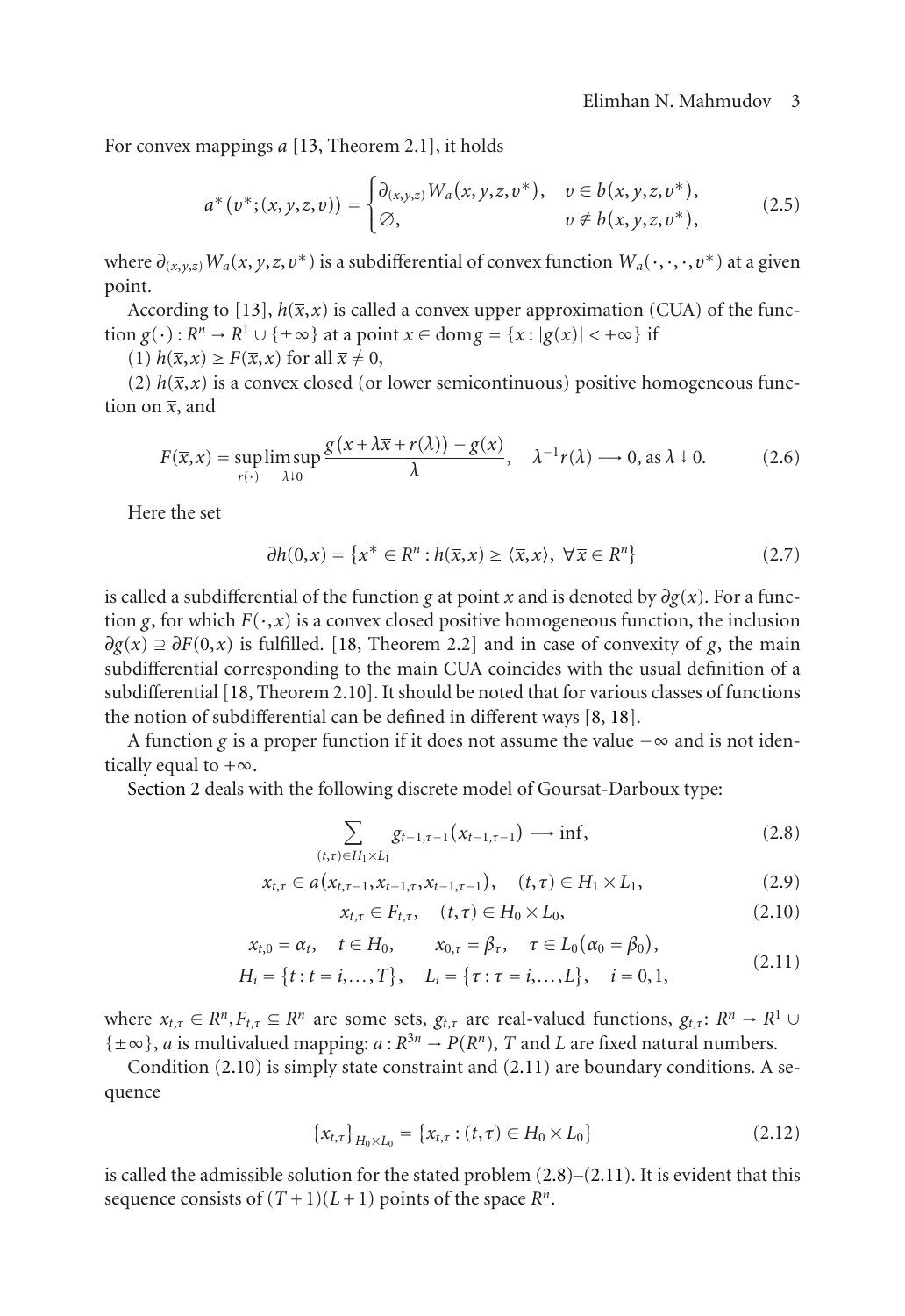The problem [\(2.8\)](#page-2-2)–[\(2.11\)](#page-2-1) is said to be convex if the *a* and  $F_{t,\tau}$  are convex and the  $g_{t,\tau}$ are convex proper functions.

*Definition 2.1.* Say that for the convex problem [\(2.8\)](#page-2-2)–[\(2.11\)](#page-2-1) *the nondegeneracy condition is satisfied if for points*  $x_{t,\tau}^0 \in R^n$ ,  $(t,\tau) \in H_0 \times L_0$  *one of the following cases is fulfilled*:

$$
(i) \ (x_{t,\tau-1}^{0}, x_{t-1,\tau}^{0}, x_{t-1,\tau-1}^{0}, x_{t,\tau}^{0}) \in \text{rig} f a,
$$
\n
$$
(t,\tau) \in H_1 \times L_1, x_{t,\tau-1}^{0} \in \text{ri} (F_{t,\tau} \cap \text{dom} g_{t,\tau}), \quad (t,\tau) \in H_0 \times L_0,
$$
\n
$$
(ii) \ (x_{t,\tau-1}^{0}, x_{t-1,\tau}^{0}, x_{t-1,\tau-1}^{0}, x_{t,\tau}^{0}) \in \text{int} (gf F_{t,\tau} \cap \text{dom} g_{t,\tau}),
$$
\n
$$
(t,\tau) \in H_0 \times L_0, x_{t,\tau-1}^{0} \in \text{int} x^{*}
$$
\n
$$
(2.13)
$$

<span id="page-3-3"></span>and  $g_{t,\tau}$  *are continuous at points*  $x_{t,\tau}^{0}$ , where  $(t_{0},\tau_{0})$  is a fixed pair.

*Condition 2.2.* Suppose that in the problem  $(2.8)$ – $(2.11)$  the mapping *a* and the sets  $F_{t,t}$ ,  $(t, τ) ∈ H<sub>0</sub> × L<sub>0</sub>$  are such that the cones of tangent directions  $K<sub>g f a</sub>(\tilde{x}_{t, τ-1}, \tilde{x}_{t-1, τ}, \tilde{x}_{t-1, τ-1}, \tilde{x}_{t, τ})$ and  $K_{F,\tau}(\tilde{x}_{t,\tau})$  are local tents, where  $\tilde{x}_{t,\tau}$  are the points of the optimal solution  $\{\tilde{x}_{t,\tau}\}_{t>0}$ ,  $\mathcal{X}_{t,\tau}$ Suppose, moreover, that the functions  $g_{t,\tau}$  admit a CUA  $h_{t,\tau}(\overline{x}, \widetilde{x}_{t,\tau})$  at the points  $\widetilde{x}_{t,\tau}$  that are continuous with respect to  $\bar{x}$ . The latter means that the subdifferentials  $\partial g_{t,\tau}(\tilde{x}_{t,\tau}) =$  $\partial h_{t,\tau}(0,\widetilde{x}_{t,\tau})$  are defined.

In [Section 4,](#page-6-0) we study the convex problem for differential indusions of Goursat-Darboux type:

$$
I(x(\cdot,\cdot)) = \iint_{Q} g(x(t,\tau),t,\tau) dt d\tau \longrightarrow \inf, \qquad (2.14)
$$

$$
x_{t\tau}^{u}(t,\tau) \in a(x(t,\tau)), \qquad (t,\tau) \in Q = [0,1] \times [0,1], \qquad (2.15)
$$

<span id="page-3-5"></span><span id="page-3-2"></span><span id="page-3-1"></span><span id="page-3-0"></span>
$$
x(t,\tau) \in F(t,\tau),\tag{2.16}
$$

$$
x(t,0) = \alpha(t), \qquad x(0,\tau) = \beta(\tau), \qquad \alpha(0) = \beta(0).
$$
 (2.17)

Here  $a: \mathbb{R}^n \to P(\mathbb{R}^n)$  is a convex multivalued mapping, *F* is convex-valued mapping,  $F: Q \to P(R^n)$ , *g* is continuous and convex with respect to  $x, g: R^n \times Q \to R^1$ , and  $\alpha, \beta$  are absolutely continuous functions,  $\alpha$  :  $[0,1] \rightarrow R^n$ ,  $\beta$  :  $[0,1] \rightarrow R^n$ . The problem is to find a solution  $\tilde{x}(t, \tau)$  of the boundary value problem [\(2.15\)](#page-3-0)–[\(2.17\)](#page-3-1) that minimizes  $I(x(\cdot, \cdot))$ .

Here an admissible solution is understood to be an absolutely continuous function defined on *Q* with an integrable derivative  $x''_{t\tau}(\cdot,\cdot)$  satisfying [\(2.15\)](#page-3-0) almost everywhere (a.e.) on *Q* and satisfying the state constraints [\(2.16\)](#page-3-2) on *Q*, and boundary conditions  $(2.17)$  on  $[0,1]$ .

It is known that system [\(2.15\)](#page-3-0) is often regarded as a continuous analog of the discrete Fornosini-Marchesini [\[7](#page-14-4)] model which plays an essential role in the theory of automatic control of systems with two independent variables [\[9](#page-14-5)].

## <span id="page-3-6"></span>**3. Necessary and sufficient conditions for discrete inclusions**

<span id="page-3-4"></span>At first we consider the convex problem [\(2.8\)](#page-2-2)–[\(2.11\)](#page-2-1). We have the following.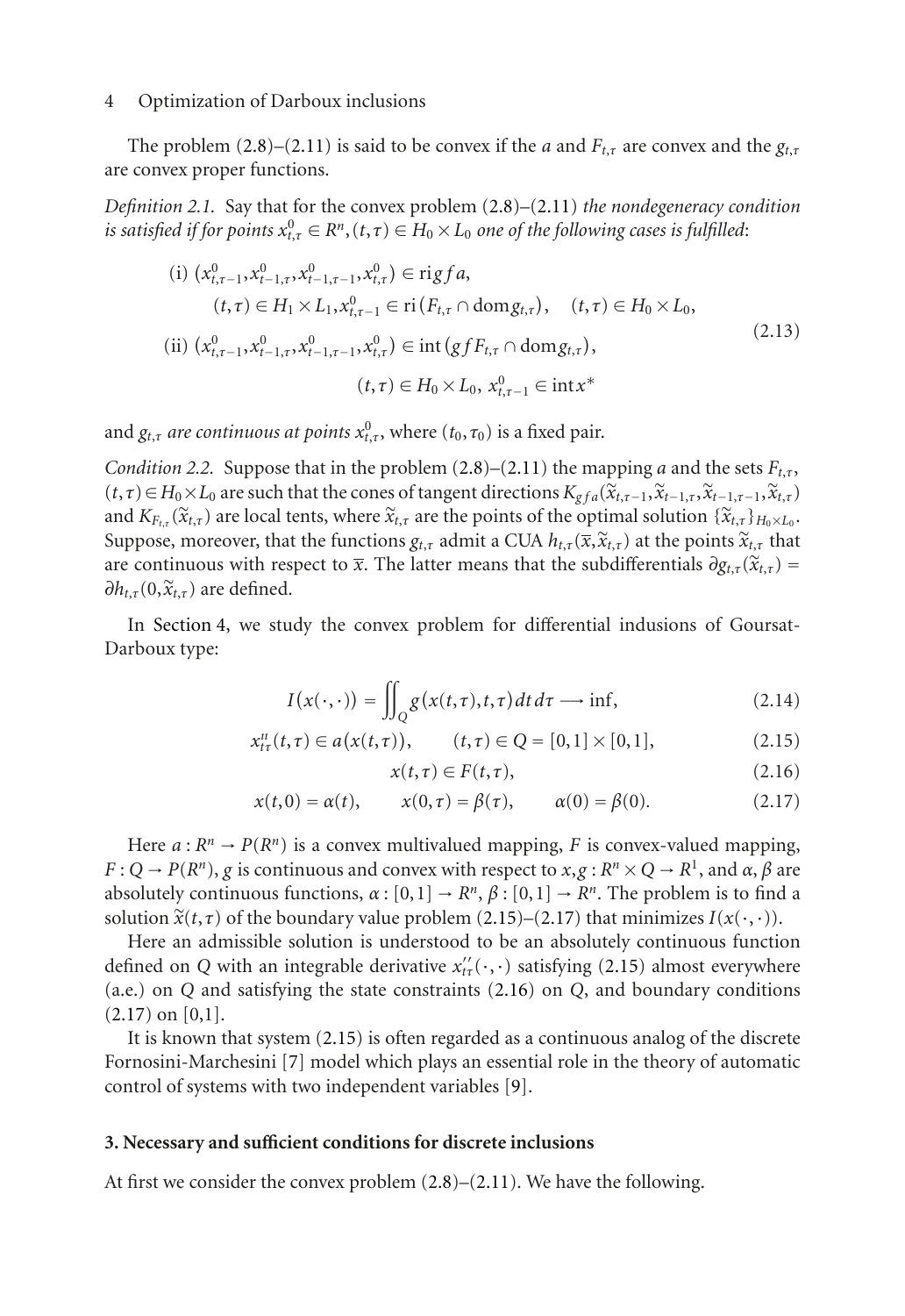THEOREM 3.1. Let a and  $F_{t,\tau}$ ,  $(t,\tau) \in H_0 \times L_0$  be convex and convex-valued mappings, re*spectively, gt*,*<sup>τ</sup> continuous at the points of some admissible solution* {*x*<sup>0</sup> *<sup>t</sup>*,*τ*}*H*0×*L*<sup>0</sup> *. Then in order for the function [\(2.8\)](#page-2-2) to attain the least possible value on the solution*  $\{x_{t,t}\}_{t\in\mathbb{Z}_p}$  *with boundary conditions [\(2.11\)](#page-2-1) among all admissible solutions it is necessary that there exist a number*  $\lambda = 0$  or 1 and vectors  $\{x_{t,\tau}^*\}, \{\varphi_{t,\tau+1}^*\}, \{\eta_{t+1,\tau}^*\}\, (x_{0,0}^* = \eta_{T+1,L}^* = \varphi_{T,L+1}^* = 0)$  $(t,\tau) \in H_0 \times L_0$ *simultaneously, not all zero, such that*

$$
(1) \ (\varphi_{t,\tau}^*, \eta_{t,\tau}^*, x_{t-1,\tau-1}^*) \in a^* (x_{t,\tau}; (\widetilde{x}_{t,\tau-1}, \widetilde{x}_{t-1,\tau}, \widetilde{x}_{t-1,\tau-1}, \widetilde{x}_{t,\tau})) + \{0\} \times \{0\} \times \{\lambda \partial g_{t-1,\tau-1} (\widetilde{x}_{t-1,\tau-1}) - K_{F_{t-1,\tau-1}}^* (\widetilde{x}_{t-1,\tau-1}) + \varphi_{t-1,\tau}^* + \eta_{t,\tau-1}^* \},
$$
  
\n
$$
(2) \ \varphi_{T,\tau+1}^* - x_{T,\tau}^* \in K_{F_{T,\tau}}^* (\widetilde{x}_{T,\tau}), \quad \tau \in L_0, \quad \eta_{t+1,L}^* - x_{t,L}^* \in K_{F_{t,L}}^* (\widetilde{x}_{t,L}), \quad t \in H_0.
$$
  
\n
$$
(3.1)
$$

*And if the condition of nondegeneracy is satisfied these conditions are sufficient for the optimality of the solution*  $\{\widetilde{\mathbf{x}}_{t,\tau}\}_{H_0 \times L_0}$ *.* 

*Proof.* We construct for each  $t \in H_0$  an  $m = n(L + 1)$  dimensional vector  $x_t =$ (*xt*,0,*...*,*xt*,*L*)∈*Rm*. We assume that *w*=(*x*0,*...*,*xT*)∈*Rm*(*T*+1). Define in the space *Rm*(*T*+1) the following convex sets:

$$
M_{t,\tau} = \{ w = (x_0, \dots, x_T) : (x_{t,\tau-1}, x_{t-1,\tau}, x_{t-1,\tau-1}, x_{t,\tau}) \in gf a \}, \quad (t,\tau) \in H_1 \times L_1,
$$
  

$$
Q_{t,\tau} = \{ w = (x_0, \dots, x_T) : x_{t,\tau} \in F_{t,\tau} \}, \quad (t,\tau) \in H_0 \times L_0,
$$
  

$$
N_1 = \{ w = (x_0, \dots, x_T) : x_{t,0} = \alpha_t, t \in H_0 \},
$$
  

$$
N_2 = \{ w = (x_0, \dots, x_T) : x_{0,\tau} = \beta_\tau, T \in L_0 \}.
$$
  
(3.2)

Let

$$
g(w) = \sum_{\substack{t=0,\ldots,T-1\\ \tau=1,\ldots,L-1}} g_{t,\tau}(x_{t,\tau}).
$$
\n(3.3)

It can easily be seen that our basic problem  $(2.8)$ – $(2.11)$  is equivalent to the following one:

<span id="page-4-0"></span>
$$
g(w) \longrightarrow \inf, \quad w \in P,\tag{3.4}
$$

where

$$
P = \left(\bigcap_{(t,\tau)\in H_1\times L_1} M_{t,\tau}\right) \cap \left(\bigcap_{(t,\tau)\in H_0\times L_0} Q_{t,\tau}\right) \cap N_1 \cap N_2 \tag{3.5}
$$

is a convex set.

Further, by the hypothesis of the theorem,  $\{\mathbf{x}_{t,\tau}\}_{H_0 \times L_0}$  is an optimal solution, consequently,  $\widetilde{w} = (\widetilde{x}_0, \ldots, \widetilde{x}_T)$  is a solution of the problem [\(3.4\)](#page-4-0). Apply [\[18](#page-15-1), Theorem 2.4] to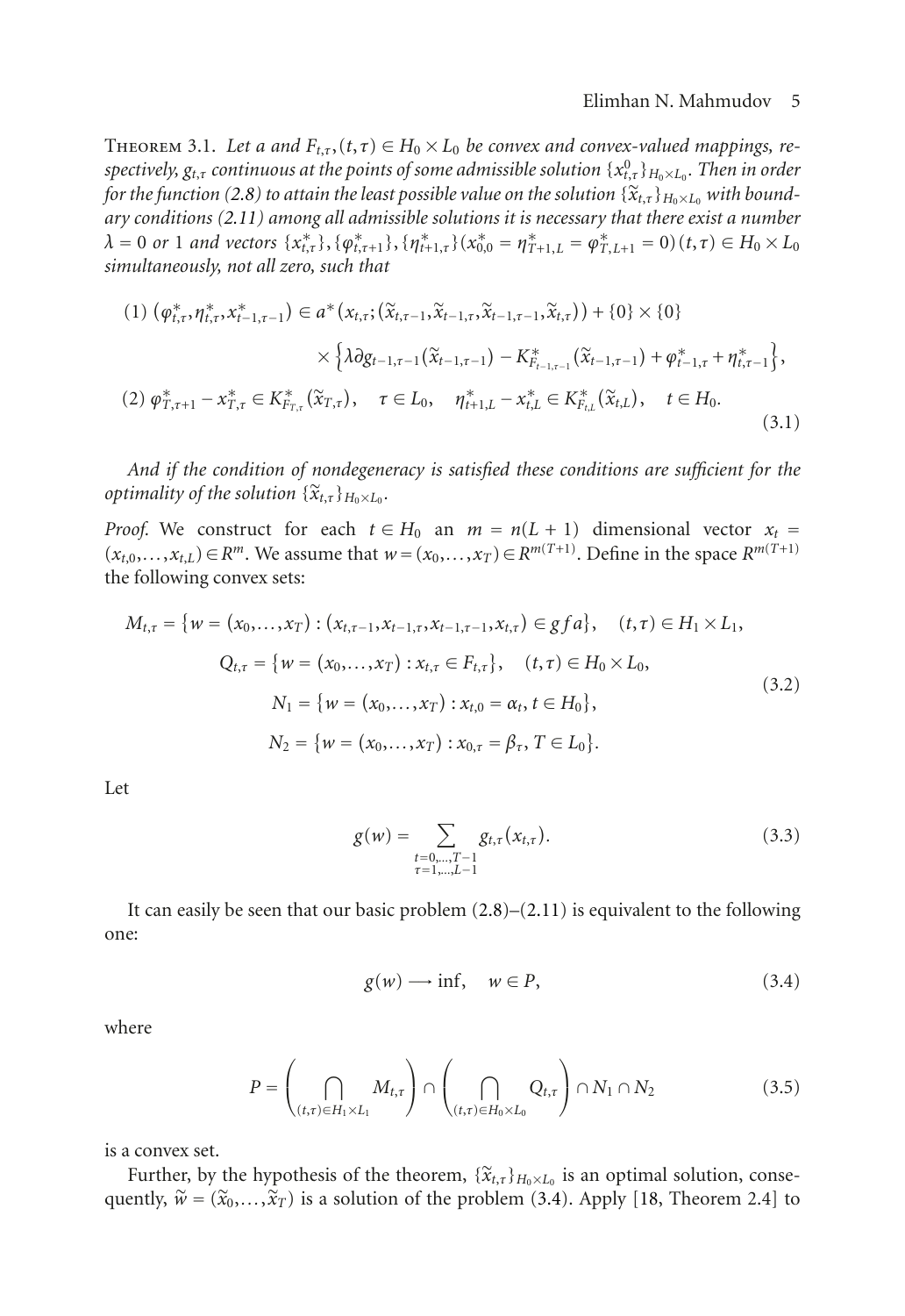the problem [\(3.4\)](#page-4-0). By this theorem there exist such vectors

$$
w^*(t, \tau) = (x_0^*(t, \tau), \dots, x_T^*(t, \tau)),
$$
  
\n
$$
w^*(t, \tau) \in K_{M_{t, \tau}}^*, \quad (t, \tau) \in H_1 \times L_1, \quad x_t^*(t, \tau) = (x_{t,0}^*(t, \tau), \dots, x_{t,L}^*(t, \tau)), \quad t \in H_0,
$$
  
\n
$$
w^* \in K_{N_1}^*(\widetilde{w}), \quad \widetilde{w}^* \in K_{N_2}^*(\widetilde{w}); \quad \overline{w}^*(t, \tau) \in K_{F_{t, \tau}}^*(\widetilde{w}), \quad (t, \tau) \in H_0 \times L_0,
$$
  
\n(3.6)

 $w^{0*} \in \partial_w g(\widetilde{w})$ , and the number  $\lambda = 0$  or 1, such that

<span id="page-5-0"></span>
$$
\lambda w^{0*} = \sum_{(t,\tau) \in H_1 \times L_1} w^*(t,\tau) + \sum_{(t,\tau) \in H_0 \times L_0} \overline{w}^*(t,\tau) + w^* + \widetilde{w}^*,
$$
 (3.7)

where the given vectors and the number  $\lambda$  are not simultaneously equal to zero.

Here the indicated dual cones can be calculated easily; by elementary computations we find that

$$
K_{M_{t,\tau}}^{*}(w) = \{w^{*} = (x_{0}^{*},...,x_{T}^{*}): (x_{t,\tau-1}^{*}, x_{t-1,\tau}^{*}, x_{t-1,\tau-1}^{*}, x_{t,\tau}^{*}) \in K_{a_{t,\tau}}^{*}(x_{t,\tau-1}, x_{t-1,\tau}, x_{t-1,\tau-1}, x_{t,\tau}),
$$
  
\n
$$
x_{i,j}^{*} = 0, i \neq t, t-1, j \neq \tau, \tau-1\}, \quad (t,\tau) \in H_{1} \times L_{1}.
$$
\n(3.8)

Then, using the definition of an LCM, new notations

$$
x_{t,\tau}^*(t+1,\tau) = -\eta_{t+1,\tau}^*, x_{t,\tau}^*(t,\tau+1) = -\varphi_{t,\tau+1}^*, x_{t,\tau}^*(t,\tau) = x_{t,\tau}^*,
$$
\n(3.9)

and componentwise representation of [\(3.7\)](#page-5-0) we can obtain the required first part of the theorem [\[13](#page-14-2)]. As for the sufficiency of the conditions obtained, it is clear that by [\[18,](#page-15-1) Theorem 3.10] under the nondegeneracy condition, the representation [\(3.7\)](#page-5-0) holds with parameter  $\lambda = 1$  for the point  $w^{0*} \in \partial_w g(\widetilde{w}) \cap K^*_{\mathcal{P}}(\widetilde{w})$ .  $\Box$   $\Box$ 

Theorem 3.2. *Assume that [Condition 2.2](#page-3-3) for the problem [\(2.8\)](#page-2-2)–[\(2.11\)](#page-2-1) holds. Then for*  $\{\widetilde{\mathbf{x}}_{t,\tau}\}_{H_0\times L_0}$  to be a solution of this nonconvex problem it is necessary that there exist a num*ber*  $\lambda = 0$  *or* 1 *and vectors* { $x_{t,\tau}^*$ }, { $\varphi_{t,\tau}^*$ }, *not all zero, satisfying conditions* (1) *and* (2) *of [Theorem 3.1.](#page-3-4)*

*Proof.* In this case [Condition 2.2](#page-3-3) ensures the conditions of [\[18,](#page-15-1) Theorem 4.2, page 243] for the problem [\(3.4\)](#page-4-0). Therefore, according to this theorem, we get the necessary condition as in [Theorem 3.1](#page-3-4) by starting from the relation [\(3.7\)](#page-5-0), written out for the nonconvex  $\Box$ 

*Remark 3.3.* Let  $g_{t,\tau}$  and  $W_a(\cdot,\cdot,\cdot,\nu^*)$  be continuously differentiable functions. Then by virtue of [\[18](#page-15-1), Theorem 2.1] the component-by-component representation of the inclusions (1) and (2) makes it possible to obtain a support principle from the conditions of the theorem.

*Remark 3.4.* It is seen from the proof of the theorem that if the consideration is carried out in a separable locally convex topological space and the designation *w*∗,*w* is understood as the action of a linear continuous functional *w*<sup>∗</sup> on the element *w*, then from the item (ii) of the condition of nondegeneracy and from the assertion (ii) of the condition of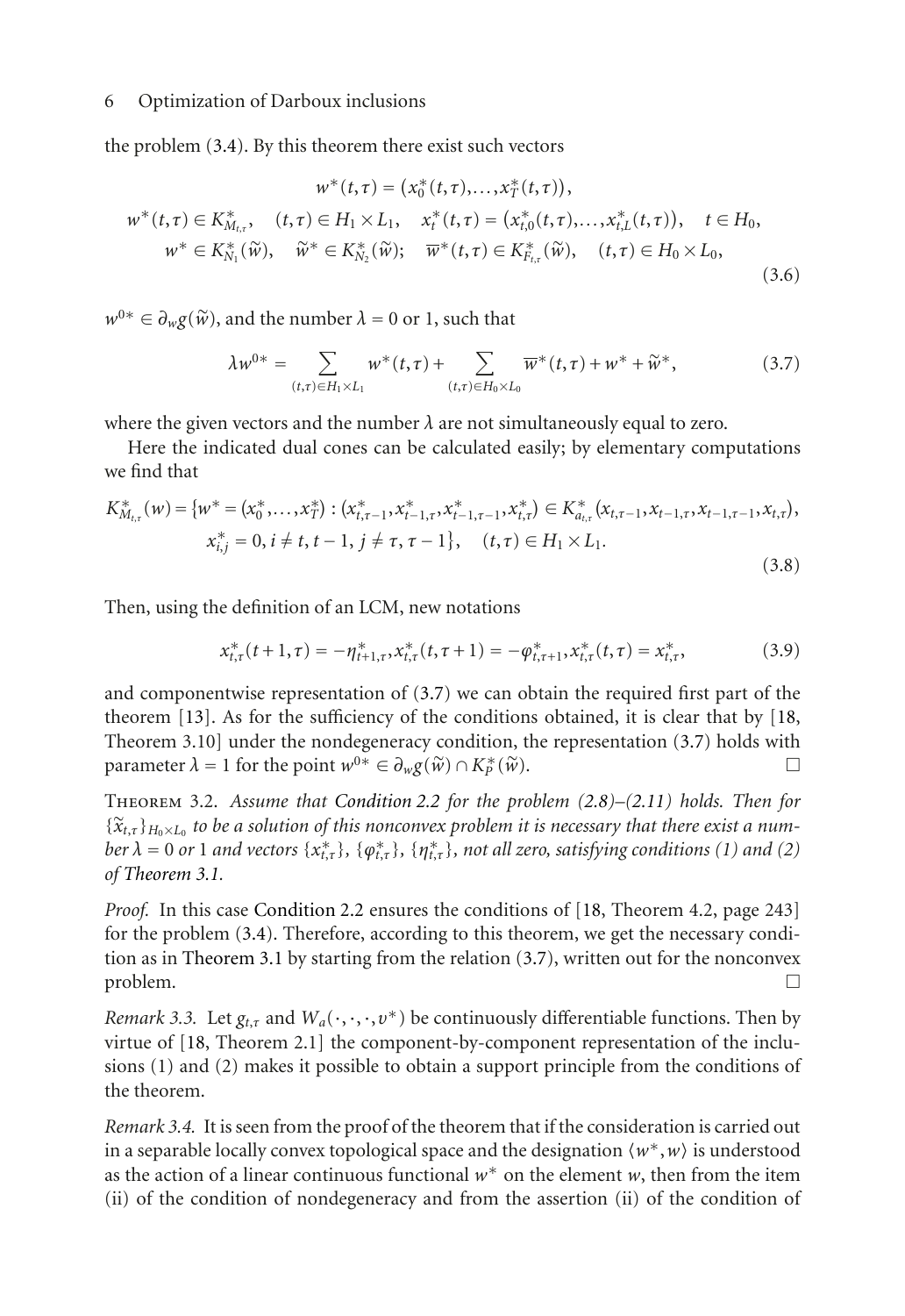nondegeneracy, and from the assertion (ii) of [Section 1](#page-0-0) it is easy to conclude that the theorem is valid in this general case too.

# <span id="page-6-0"></span>**4. Approximation of the continuous problem and sufficient conditions for optimality for differential inclusions of Goursat-Darboux type**

Let  $\delta$  and *h* be steps on the *t*-and  $\tau$ -axes, respectively, and  $x(t, \tau) = x_{\delta h}(t, \tau)$  are grid functions on a uniform grid on *Q*. We introduce the following difference operator, defined on the four-point models [\[20](#page-15-2)]:

$$
Ax(t+\delta,\tau+h) = \frac{1}{\delta h} [x(t+\delta,\tau+h) - x(t+\delta,\tau) - x(t,\tau+h) + x(t,\tau)],
$$
  
\n
$$
t = 0, \delta, ..., 1 - \delta, \ \tau = 0, h, ..., 1 - h.
$$
\n(4.1)

With the problem  $(2.15)$ – $(2.17)$  we now associate the following difference boundary value problem approximating it:

<span id="page-6-1"></span>
$$
I_{\delta h}(x(\cdot,\cdot)) = \sum_{\substack{t=0,\dots,1-\delta\\ \tau=0,\dots,1-h}} \delta h g(x(t,\tau),t,\tau) \longrightarrow \inf, \tag{4.2}
$$

$$
Ax(t+\delta,\tau+h) \in a(x(t,\tau)), \quad t = 0,\ldots, 1-\delta, \tau = 0,\ldots, 1-h,x(t,\tau) \in F(t,\tau), \quad x(t,0) = \alpha(t), \quad x(0,\tau) = \beta(\tau), \quad t = 0,\delta,\ldots, 1, \tau = 0,h,\ldots, 1.
$$
 (4.3)

We reduce the problem  $(4.2)$  and  $(4.3)$  to a problem of the form  $(2.8)$ – $(2.11)$ . To do this we introduce a new mapping

<span id="page-6-6"></span><span id="page-6-4"></span><span id="page-6-3"></span><span id="page-6-2"></span>
$$
\widetilde{a}(x, y, z) = x + y - z + \delta h a(z) \tag{4.4}
$$

and we rewrite the problem [\(4.2\)](#page-6-1), [\(4.3\)](#page-6-2) as follows:

$$
I_{\delta h}(x(\cdot,\cdot)) \longrightarrow \inf, x(t+\delta,\tau+h) \in \tilde{a}(x(t+\delta,\tau),x(t,\tau+h),x(t,\tau)), \quad t = 0,\delta,\ldots,1, \tau = 0,h,\ldots,1.
$$
 (4.5)

By [Theorem 3.1](#page-3-4) for optimality of the solution  $\{\tilde{x}(t, \tau)\}\$ ,  $t = 0, \delta, \ldots, 1$ ,  $\tau = 0, h, \ldots, 1$ , in problem [\(4.5\)](#page-6-3) it is necessary that there exist vectors  $\{\eta^*(t,\tau)\}, \{\varphi^*(t,\tau)\}, \{x^*(t,\tau)\},$  and a number  $\lambda = \lambda_{\delta h} \in \{0, 1\}$ , not all zero, such that

$$
(\varphi^*(t+\delta,\tau+h),\eta^*(t+\delta,\tau+h),x^*(t,\tau)-\varphi^*(t,\tau+h)-\eta^*(t+\delta,\tau))
$$
  
\n
$$
\in \tilde{a}^*(x^*(t+\delta,\tau+h);(\tilde{x}(t+\delta,\tau),\tilde{x}(t,\tau+h),\tilde{x}(t+\delta,\tau+h)))
$$
\n
$$
+ \{0\} \times \{0\} \times \{\delta h \lambda_{\delta h} \partial g(\tilde{x}(t,\tau),t,\tau) - K^*_{F(t,\tau)}(\tilde{x}(t,\tau))\},
$$
\n
$$
\varphi^*(1,\tau+h)-x^*(1,\tau) \in K^*_{F(t,\tau)}(\tilde{x}(1,\tau)), \qquad \eta^*(t+\delta,1)-x^*(t,1) \in K^*_{F(t,\tau)}(\tilde{x}(t,1)),
$$
\n
$$
x^*(0,0)=\eta^*(1+\delta,1)=\varphi^*(1,1+h)=0, \quad t=0,\delta,\ldots,1-\delta, \quad \tau=0,h,\ldots,1-h.
$$
\n(4.7)

<span id="page-6-5"></span>In [\(4.6\)](#page-6-4)  $\tilde{a}^*$  must be expressed in terms of  $a^*$ .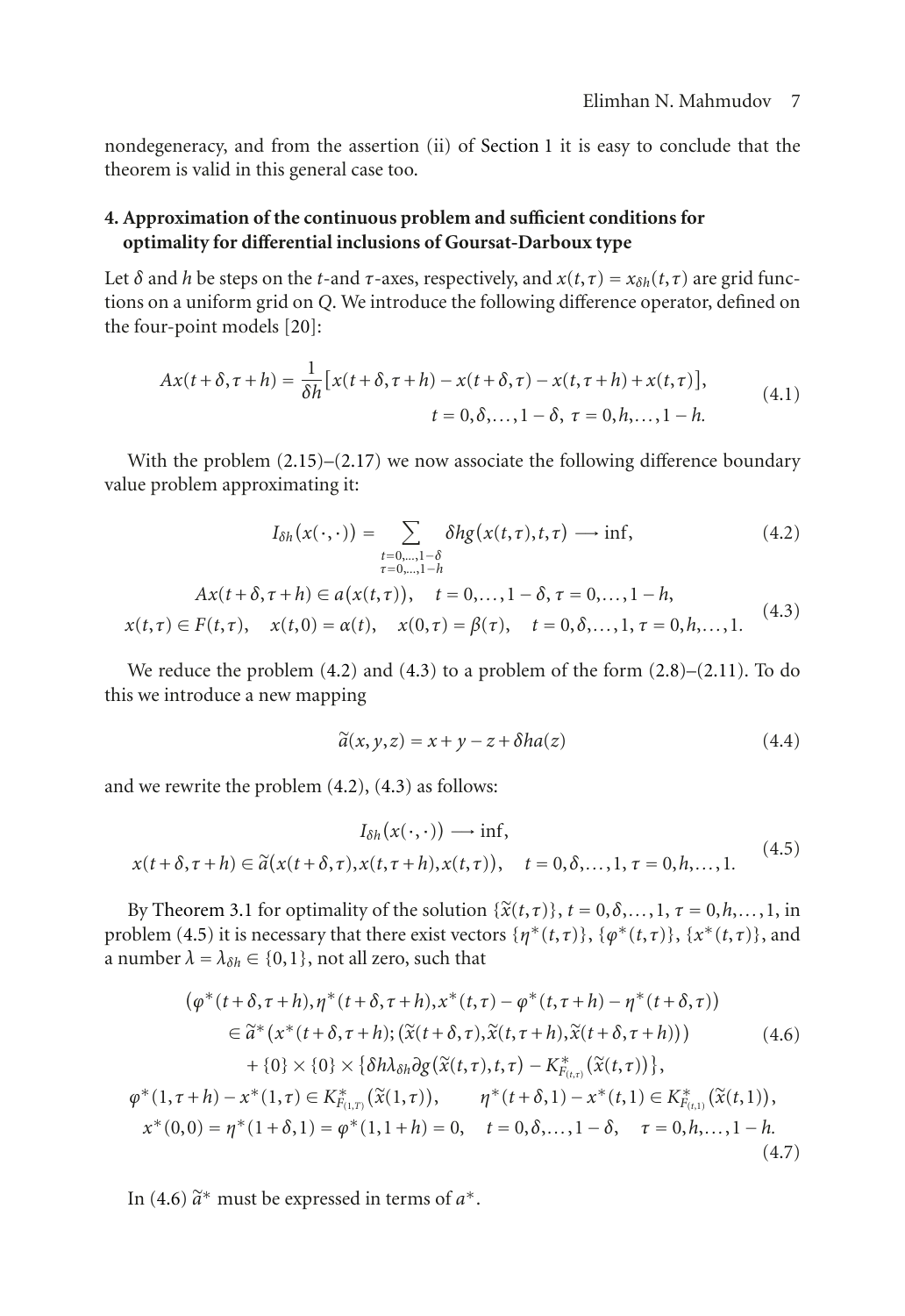Theorem 4.1. *If a is a convex multivalued mapping, then the following inclusions are equivalent:*

(1) 
$$
(x^*, y^*, z^*) \in \tilde{a}^*(v^*; (x, y, z, v)), \quad v \in \tilde{b}(x, y, z, v^*),
$$
  
\n(2)  $\frac{z^* + v^*}{\delta h} \in a^*(v^*; (z, v)), \quad \frac{v - x - y + z}{\delta h} \in b(z, v^*), \quad v^* \in R^n,$  (4.8)

*where*  $x^* = y^* = v^*$ .

*Proof.* It is easy to see that

<span id="page-7-0"></span>
$$
W_{\widetilde{a}}(x, y, z, v^*) = \delta h W_a(z, v^*) + \langle x + y - z, v^* \rangle.
$$
 (4.9)

Then using the Moreau-Rockafellar theorem [\[5,](#page-14-6) [8,](#page-14-3) [18](#page-15-1), [19\]](#page-15-0) we get from [\(4.9\)](#page-7-0),

$$
\partial W_{\overline{a}}(x, y, z, v^*) = (v^*, v^*) \times {\delta h \partial W_a(z, v^*) - v^*}.
$$
 (4.10)

And by formula [\(2.5\)](#page-2-3),

$$
\widetilde{a}^*(v^*(x, y, z, v))
$$
\n
$$
= (v^*, v^*) \times \{\delta h \partial W_a(z, v^*) - v^*\}, \quad v \in \widetilde{b}(x, y, z, v^*), \quad \frac{v - x - y + z}{\delta h} \in a(z, v^*).
$$
\n(4.11)

Thus, the inclusions  $(z^* + v^*)/\delta h \in a^*(v^*; (z, v))$ , and  $(x^*, y^*, z^*) \in \tilde{a}^*(v^*; (x, y, z, v))$ , and  $(x^*, y^*, z^*) \in \tilde{a}^*(v^*; (x, y, z, v))$ ,  $x^* = y^* = v^*$  are equivalent.

If the problem  $(2.14)$ – $(2.17)$  is nonconvex and consequently the mapping *a* is nonconvex we can establish the equivalence of the inclusions in [Theorem 4.1](#page-6-5) by using the definition of a local tent.  $\Box$ 

<span id="page-7-2"></span>THEOREM 4.2. Suppose that the convex-valued mapping  $\tilde{a}: R^{3n} \to P(R^n)$  is such that the *cones*  $K_{\alpha}(x, y, z, v)$ ,  $(x, y, z, v) \in g f \tilde{a}$  *of tangent directions determine a local tent. Then the inclusions (1), (2) of [Theorem 4.1](#page-6-5) are equivalent.*

*Proof.* By the definition of a local tent, there exist functions  $r_i(\overline{u}), \overline{u} = (\overline{x}, \overline{y}, \overline{z}, \overline{v})$  such that  $r_i(\overline{u})\|\overline{u}\|^{-1} \to 0$  (*i* = 1, 2, 3) and  $r(\overline{u})\|\overline{u}\|^{-1} \to 0$  as  $\overline{u} \to 0$ , and

$$
v + \overline{v} + r(\overline{u}) \in x + \overline{x} + r_1(\overline{u}) + y + \overline{y} + r_2(\overline{u}) - z - \overline{z} - r_3(\overline{u}) + \delta h a (z + \overline{z} + r_3(\overline{u})) \tag{4.12}
$$

for sufficiently small  $\overline{u} \in K$ , where  $K \subseteq \text{ri} K_{\widetilde{a}}(x, y, z, v)$  is a convex cone.

Transforming this inclusion we can write

$$
\frac{v-x-y+z}{\delta h} + \frac{\overline{v}-\overline{x}-\overline{y}+\overline{z}}{\delta h} + \frac{r(\overline{u})-r_1(\overline{u})-r_2(\overline{u})+r_3(\overline{u})}{\delta h} \in a(z+\overline{z}+r_3(\overline{u})). \quad (4.13)
$$

Here it is not hard to see that the cone  $K_a(z, (v - x - y + z)/\delta h)$  is a local tent of *g f a*, and

<span id="page-7-1"></span>
$$
\left(\overline{z}, \frac{\overline{v} - \overline{x} - \overline{y} + \overline{z}}{\delta h}\right) \in K_a\left(\overline{z}, \frac{v - x - y + z}{\delta h}\right). \tag{4.14}
$$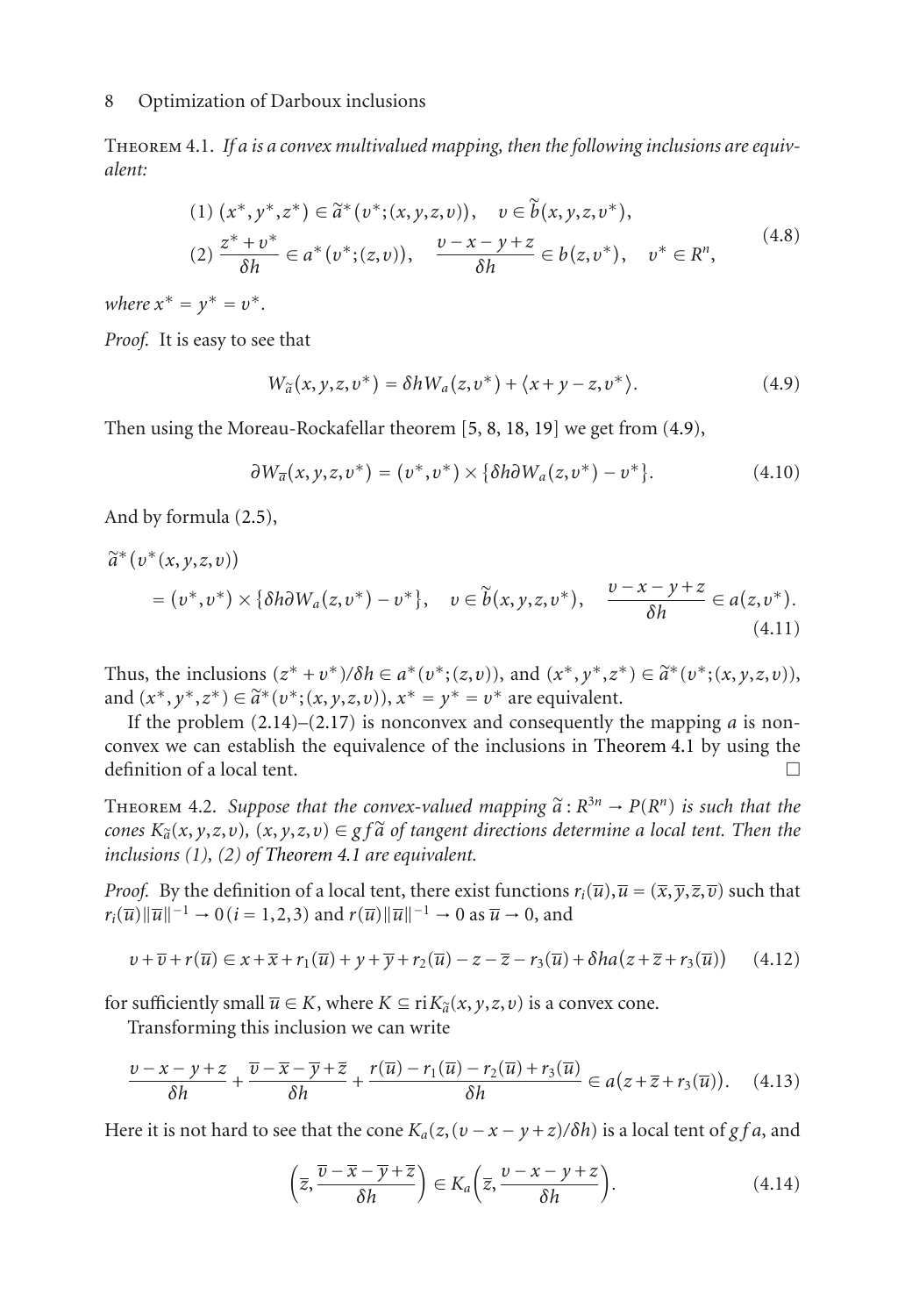By going in the reverse direction, it is clear to see from [\(4.14\)](#page-7-1) that

<span id="page-8-0"></span>
$$
(\overline{x}, \overline{y}, \overline{z}, \overline{v}) \in K_{\widetilde{a}}(x, y, z, v).
$$
 (4.15)

This means that [\(4.14\)](#page-7-1) and [\(4.15\)](#page-8-0) are equivalent. Suppose now that

<span id="page-8-2"></span>
$$
(x^*, y^*, z^*) \in \tilde{a}^*(v^*; (x, y, z, v))
$$
\n(4.16)

or, what is the same,

<span id="page-8-1"></span>
$$
-\langle \overline{x}, x^* \rangle - \langle \overline{y}, y^* \rangle - \langle \overline{z}, z^* \rangle + \langle \overline{v}, v^* \rangle \ge 0,
$$
  

$$
(\overline{x}, \overline{y}, \overline{z}, \overline{v}) \in K_{\tilde{a}}(x, y, z, v).
$$
 (4.17)

Let us consider the relation

$$
-\langle \overline{z}, \psi_0^* \rangle + \langle \frac{\overline{v} - \overline{x} - \overline{y} + z}{\delta h}, \psi^* \rangle \ge 0, \qquad \left( \overline{z}, \frac{\overline{v} - \overline{x} - \overline{y} + \overline{z}}{\delta h} \right) \in K_a \left( \overline{z}, \frac{v - x - y + z}{\delta h} \right). \tag{4.18}
$$

By the definition of LAM it means that  $\psi_0^* \in a^*(\psi^*; (z, v))$ , where  $\psi_0^*$ ,  $\psi^*$  are to be determined.

Carrying out the necessary transformations in [\(4.18\)](#page-8-1) we have

$$
-\langle \overline{x}, \psi^* \rangle - \langle \overline{y}, \psi^* \rangle - \langle \overline{z}, \delta h \psi_0^* - \psi^* \rangle + \langle \overline{v}, \psi^* \rangle \ge 0.
$$
 (4.19)

Then comparing this inequality with [\(4.17\)](#page-8-2) we observe that

$$
\psi_0^* = \frac{x^* + v^*}{\delta h}, \qquad \psi^* = x^* = y^* = v^*.
$$
 (4.20)

Then it follows from the equivalence of [\(4.14\)](#page-7-1) and [\(4.15\)](#page-8-0) that

<span id="page-8-3"></span>
$$
\frac{z^* + v^*}{\delta h} \in a^*(v^*; (z, v)).
$$
\n(4.21)

On the other hand it is not hard to see that

$$
\widetilde{a}^*(v^*;(x,y,z,v)) \neq \emptyset, \quad v \in \widetilde{b}(x,y,z,v^*), \quad a^*(v^*;(z,v)) \neq \emptyset, \quad \frac{v - x + y + z}{\delta h} \in b(z,v^*).
$$
\n(4.22)

The theorem is proved.  $\Box$ 

Let us return to conditions [\(4.6\)](#page-6-4), [\(4.7\)](#page-6-6). By [Theorem 4.1](#page-6-5) condition [\(4.6\)](#page-6-4) for convex problem takes the form

$$
\frac{x^*(t+\delta,\tau+h)+x^*(t,\tau)-\varphi^*(t,\tau+h)-\eta^*(t+\delta,\tau)}{\delta h}
$$
\n
$$
\in a^*(x^*(t+\delta,\tau+h);(\tilde{x}(t,\tau),A\tilde{x}(t+\delta,\tau+h)))+\lambda_{\delta h}\partial g(\tilde{x}(t,\tau),t,\tau)-K^*_{F_{(t,\tau)}}(\tilde{x}(t,\tau)),
$$
\n(4.23)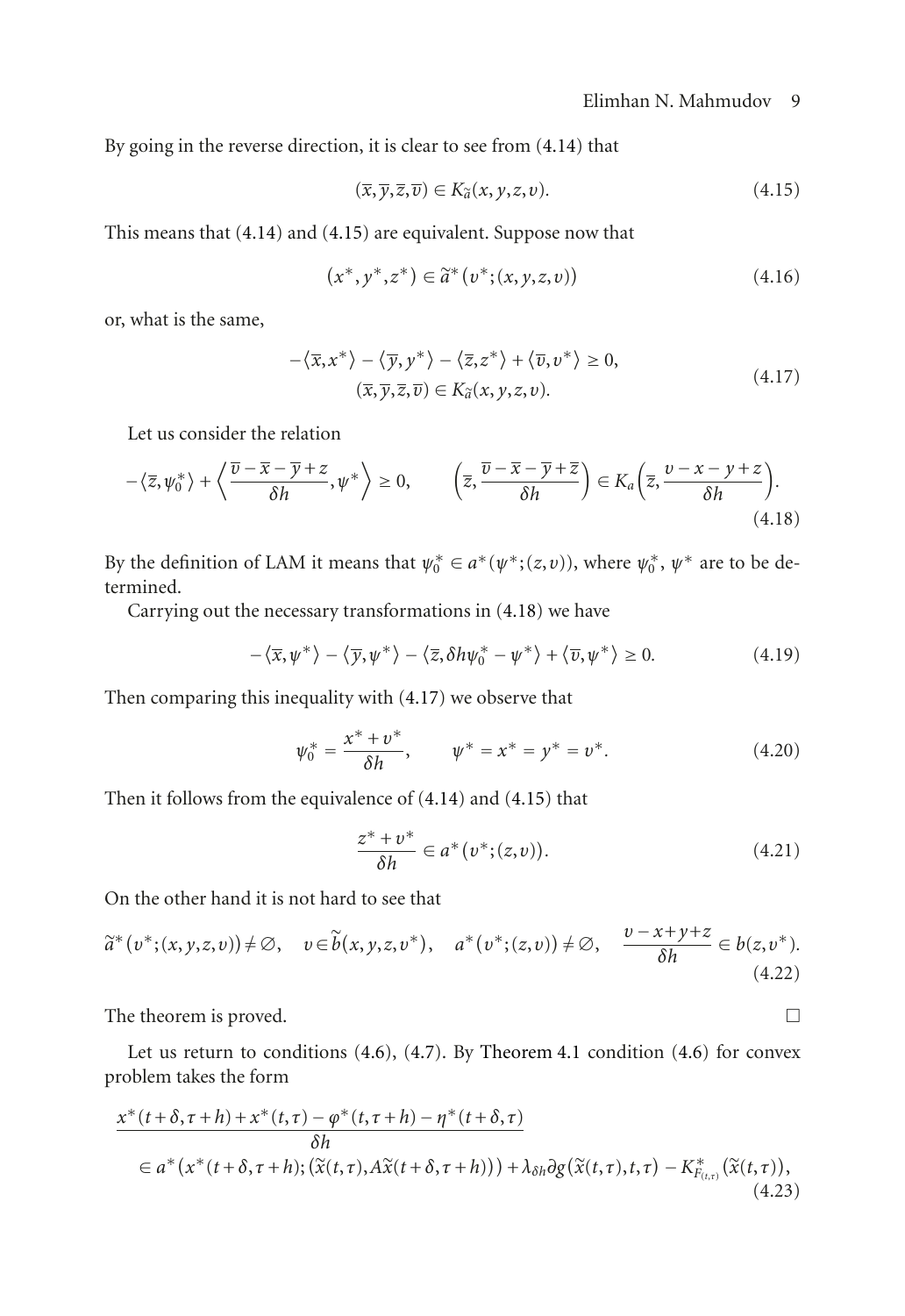and condition [\(4.7\)](#page-6-6) can be rewritten as follows:

<span id="page-9-2"></span><span id="page-9-1"></span>
$$
\frac{\varphi^*(1,\tau+h) - x^*(1,\tau)}{h} \in K^*_{F(1,\tau)}(\tilde{x}(1,\tau)),
$$
\n
$$
\frac{\eta^*(t+\delta,1) - x^*(t,1)}{\delta} \in K^*_{F(t,1)}(\tilde{x}(t,1)),
$$
\n(4.24)

$$
Ax^*(t+\delta,\tau+h) \in a^*(x^*(t+\delta,\tau+h);(\widetilde{x}(t,\tau),A\widetilde{x}(t+\delta,\tau+h)))+ \lambda_{\delta h} \partial g(\widetilde{x}(t,\tau),t,\tau) - K^*_{F_{(t,\tau)}}(\widetilde{x}(t,\tau)),
$$
\n(4.25)

<span id="page-9-3"></span>
$$
\frac{x^*(1,\tau+h)-x^*(1,\tau)}{h} \in K_{F(1,\tau)}^*(\tilde{x}(1,\tau)),
$$
\n
$$
\frac{x^*(t+\delta,1)-x^*(t,1)}{\delta} \in K_{F(t,1)}^*(\tilde{x}(t,1)),
$$
\n
$$
x^*(0,0) = x^*(1+\delta,1) = x^*(1,1+h) = 0.
$$
\n(4.26)

*Remark 4.3.* In [\(4.24\)](#page-9-1) it is taken into account that for real number  $\mu > 0$   $K^*_{F(1,\tau)} = \mu K^*_{F(1,\tau)}$ and  $K_{F(t,1)}^* = \mu K_{F(t,1)}^*$ .

We formulate the result just obtained as the following theorem.

Theorem 4.4. *Suppose that a is convex, and g is a proper function convex with respect to x* and continuous at the points of some admissible solution  $\{x^0(t,\tau)\}, t = 0, \delta, \ldots, 1, \tau = 0$  $0, h, \ldots, 1$ . Then for the optimality of the solution  $\{\widetilde{x}(t, \tau)\}$  in the discrete approximation *problem* [\(4.2\)](#page-6-1), [\(4.3\)](#page-6-2) with state constraints it is necessary that there exist a number  $\lambda = \lambda_{\delta h}$  = 0 or 1 and vectors  $\{x^*(t, \tau)\}\$ , not all zero, satisfying [\(4.25\)](#page-9-2), [\(4.26\)](#page-9-3). And under the nondegen*eracy condition,* [\(4.25\)](#page-9-2)-[\(4.26\)](#page-9-3) are also sufficient for the optimality of  $\{\tilde{x}(t,\tau)\}$ .

Analogously, using [Theorem 4.2](#page-7-2) we have the following theorem.

Theorem 4.5. *Suppose that [Condition 2.2](#page-3-3) is satisfied for the nonconvex problem. Then for*  $\{\widetilde{x}(t,\tau)\}\$  *to be a solution of this problem it is necessary that there exist a number*  $\lambda = 0$  *or* 1 *and vectors* {*x*∗(*t*,*τ*)}*, not all zero, satisfying [\(4.23\)](#page-8-3), [\(4.26\)](#page-9-3) for nonconvex case.*

# <span id="page-9-0"></span>**5. Sufficient conditions for optimality for differential inclusions of Goursat-Darboux type**

Using results in [Section 3,](#page-3-6) we formulate a sufficient condition for optimality for the con-tinuous problem [\(2.14\)](#page-3-5)–[\(2.17\)](#page-3-1). Setting  $\lambda_{\delta h} = 1$  and passing to the formal limit in [\(4.23\)](#page-8-3), [\(4.24\)](#page-9-1) as  $\delta$  and *h* tend to 0, we find that

$$
\begin{aligned} \n\text{(i)} \ x_{t\tau}^{*''}(t,\tau) &\in a^*(x^*(t,\tau); (\widetilde{x}(t,\tau),\widetilde{x}_{t\tau}''(t,\tau)) + \partial g(\widetilde{x}(t,\tau)), t,\tau) - K_{F(t,\tau)}^*(\widetilde{x}(t,\tau)),\\ \n\text{(ii)} \ x_t^{*'}(1,\tau) &\in K_{F(1,\tau)}^*(\widetilde{x}(1,\tau)), \qquad x_t^{*'}(t,1) \in K_{F(t,1)}^*(\widetilde{x}(t,1)), \qquad x^*(0,0) = x^*(1,1) = 0.\\ \n\text{(5.1)} \n\end{aligned}
$$

Along with this we get one more condition ensuring that the LCM *a*<sup>∗</sup> is nonempty  $(see (2.5)),$  $(see (2.5)),$  $(see (2.5)),$ 

(iii) 
$$
\widetilde{x}''_{t\tau}(t,\tau) \in b(\widetilde{x}(t,\tau),x^*(t,\tau)).
$$
 (5.2)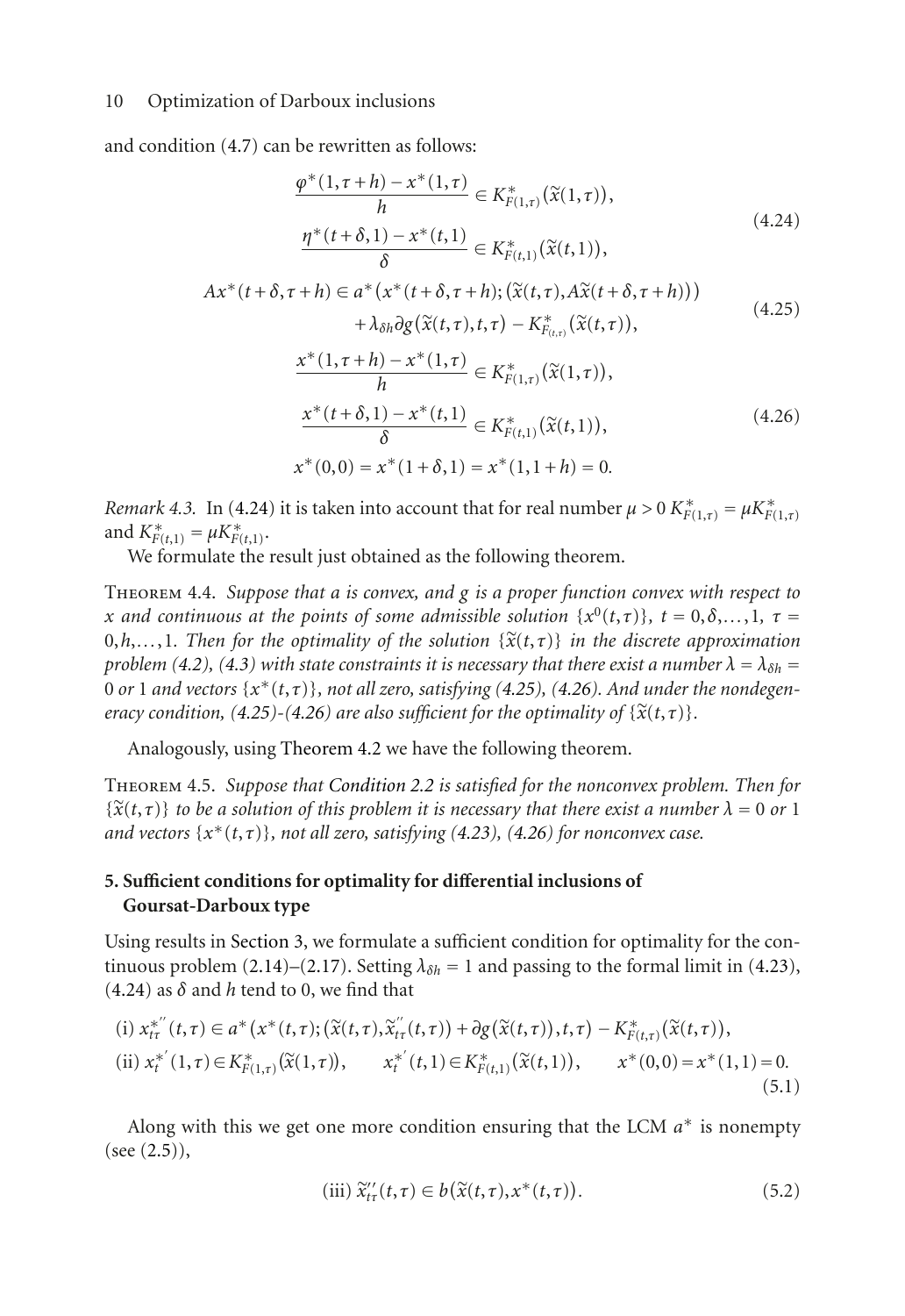The arguments in [Section 3](#page-3-6) suggest the sufficiency of conditions (i)–(iii) for optimality. It turns out that the following assertion is true.

<span id="page-10-1"></span>THEOREM 5.1. *Suppose that*  $g : R^n \times Q \to R^1$  *is continuous and convex with respect to x, and a* is a convex mapping. Moreover  $F: Q \to P(R^n)$  is a convex-valued mapping. Then for the *optimality of the solution*  $\tilde{x}(t, \tau)$  *among all admissible solutions of the problem* [\(2.14\)](#page-3-5)–[\(2.17\)](#page-3-1) *it is sufficient that there exists an absolutely continuous function*  $x^*(t, \tau)$  *with an integrable mixed partial derivative and satisfying a.e. conditions (i)–(iii).*

*Proof.* By formula [\(2.5\)](#page-2-3),

$$
a^*(v^*;(z,v)) = \partial_z W_a(z,v^*), \quad v \in b(z,v^*).
$$
 (5.3)

Then by using the Moreau-Rockafellar theorem [\[5](#page-14-6), [8,](#page-14-3) [18](#page-15-1), [19](#page-15-0)] from condition (i) we obtain the differential inclusion

$$
x_{t\tau}^{*''}(t,\tau) + u^*(t,\tau) \in \partial_x[W_a(\tilde{\chi}(t,\tau),\chi^*(t,\tau)) + g(\tilde{\chi}(t,\tau),t,\tau)],
$$
  
\n
$$
u^*(t,\tau) \in K_{F(t,\tau)}^*(\tilde{\chi}(t,\tau)), \quad (t,\tau) \in Q.
$$
\n(5.4)

Using the definition of  $W_a$  we rewrite the last relation in the form:

$$
\langle x''_{t\tau}(t,\tau) - \widetilde{x}''_{t\tau}(t,\tau), x^*(t,\tau) \rangle + g(x(t,\tau),t,\tau) - g(\widetilde{x}(t,\tau),t,\tau) \geq \langle x^{*''}_{t\tau}(t,\tau), x(t,\tau) - \widetilde{x}(t,\tau) \rangle + \langle u^*(t,\tau), x(t,\tau) - \widetilde{x}(t,\tau) \rangle.
$$
\n(5.5)

On the other hand by the definition of a dual cone from  $u^*(t,\tau) \in K^*_{F(t,\tau)}(\tilde{x}(t,\tau))$  it fol-<br>leve that  $(u^*(t,\tau))$   $u(t,\tau) \geq 0$  for all admissible solutions  $u(t,\tau) \subseteq F(t,\tau)$  or lows that  $\langle u^*(t, \tau), x(t, \tau) - \tilde{x}(t, \tau) \rangle \ge 0$  for all admissible solutions  $x(t, \tau) \in F(t, \tau)$  or

$$
\langle u^*(t,\tau),x(t,\tau) \rangle = \inf_{x(t,\tau) \in F(t,\tau)} \langle u^*(t,\tau),x(t,\tau) \rangle, \quad (t,\tau) \in Q. \tag{5.6}
$$

Therefore

$$
g(x(t,\tau),t,\tau) - g(\tilde{x}(t,\tau),t,\tau) \ge \langle x_{t\tau}^{*''}(t,\tau), x(t,\tau) - \tilde{x}(t,\tau) \rangle + \langle \tilde{x}_{t\tau}^{''}(t,\tau) - x_{t\tau}^{''}(t,\tau), x^*(t,\tau) \rangle, \quad (t,\tau) \in Q. \tag{5.7}
$$

Integrating this relation we get

<span id="page-10-0"></span>
$$
\iint_{Q} [g(x(t,\tau),t,\tau) - g(\tilde{x}(t,\tau),t,\tau)]dt d\tau\n\n\geq \iint_{Q} \langle x_{t\tau}^{*''}(t,\tau), x(t,\tau) - \tilde{x}(t,\tau) \rangle dt d\tau + \iint_{Q} \langle \tilde{x}_{t\tau}^{''}(t,\tau) - x_{t\tau}^{''}(t,\tau), x^{*}(t,\tau) \rangle dt d\tau.
$$
\n(5.8)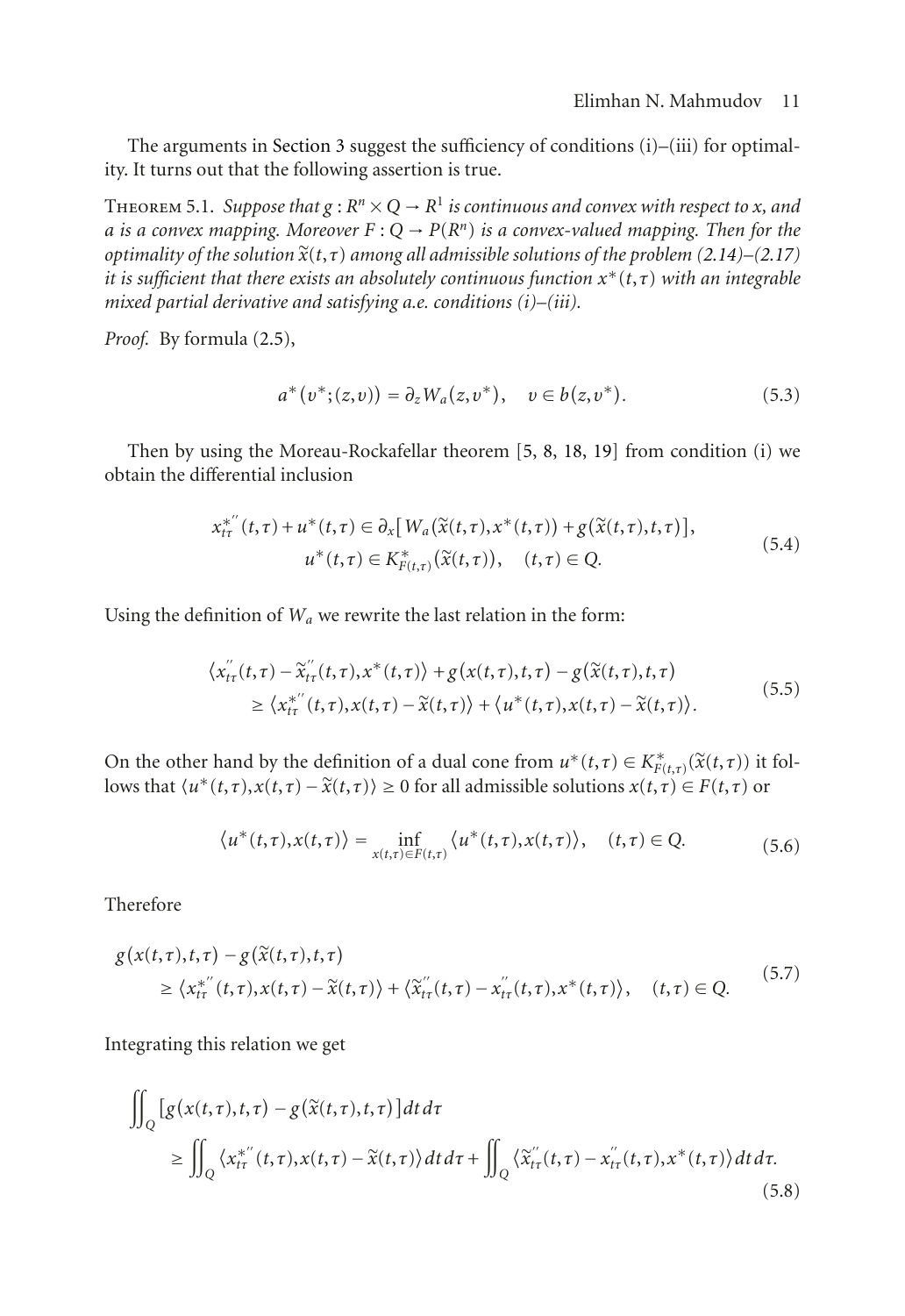Now, after simple transformations of first double integral over *Q* of right-hand side of inequality [\(5.8\)](#page-10-0) using equality of mixed partial derivatives of  $x^*(t, \tau)$  we can write

<span id="page-11-0"></span>
$$
\iint_{Q} \left\langle \frac{\partial^{2} x^{*}(t,\tau)}{\partial t \partial \tau}, x(t,\tau) - \tilde{x}(t,\tau) \right\rangle dt d\tau\n= \int_{0}^{1} \left\langle \frac{\partial x^{*}(t,1)}{\partial t}, x(t,1) - \tilde{x}(t,1) \right\rangle dt - \int_{0}^{1} \left\langle \frac{\partial x^{*}(t,0)}{\partial t}, x(t,0) - \tilde{x}(t,0) \right\rangle dt\n+ \iint_{Q} \left\langle \frac{\partial x^{*}(t,\tau)}{\partial t}, \frac{\partial}{\partial \tau} (\tilde{x}(t,\tau) - x(t,\tau)) \right\rangle dt d\tau
$$
\n(5.9)

and similarly

<span id="page-11-1"></span>
$$
\iint_{Q} \left\langle \frac{\partial^{2}}{\partial t \partial \tau} (\tilde{x}(t,\tau) - x(t,\tau)), x^{*}(t,\tau) \right\rangle dt d\tau\n= \int_{0}^{1} \left\langle \frac{\partial}{\partial \tau} (\tilde{x}(1,\tau) - x(1,\tau)), x^{*}(1,\tau) \right\rangle d\tau - \int_{0}^{1} \left\langle \frac{\partial}{\partial \tau} (\tilde{x}(0,\tau) - x(0,\tau)), x^{*}(0,\tau) \right\rangle d\tau\n- \iint_{Q} \left\langle \frac{\partial}{\partial \tau} (\tilde{x}(t,\tau) - x(t,\tau)), \frac{\partial x^{*}(t,\tau)}{\partial t} \right\rangle dt d\tau.
$$
\n(5.10)

So with use of the boundary conditions [\(2.17\)](#page-3-1) the relations [\(5.9\)](#page-11-0), [\(5.10\)](#page-11-1) can be written in the form

<span id="page-11-2"></span>
$$
\iint_{Q} \left\langle \frac{\partial^{2} x^{*}(t,\tau)}{\partial t \partial \tau}, x(t,\tau) - \tilde{x}(t,\tau) \right\rangle dt d\tau\n= \int_{0}^{1} \left\langle \frac{\partial x^{*}(t,1)}{\partial t}, x(t,1) - \tilde{x}(t,1) \right\rangle dt + \iint_{Q} \left\langle \frac{\partial x^{*}(t,\tau)}{\partial t}, \frac{\partial}{\partial \tau} (\tilde{x}(t,\tau) - x(t,\tau)) \right\rangle d\tau\n- \int_{0}^{1} \left\langle \frac{\partial x^{*}(t,0)}{\partial t}, x(t,0) - \tilde{x}(t,0) \right\rangle dt - \int_{0}^{1} \left\langle x^{*}(t,0), \frac{\partial}{\partial t} (x(t,0) - \tilde{x}(t,0)) \right\rangle dt,\n\tag{5.11}
$$

<span id="page-11-3"></span>
$$
\iint_{Q} \left\langle \frac{\partial^{2}}{\partial t \partial \tau} (\tilde{x}(t,\tau) - x(t,\tau)), x^{*}(t,\tau) \right\rangle dt d\tau\n= \int_{0}^{1} \left\langle \frac{\partial x^{*}(1,\tau)}{\partial \tau}, x(1,\tau) - \tilde{x}(1,\tau) \right\rangle d\tau - \iint_{Q} \left\langle \frac{\partial}{\partial \tau} (\tilde{x}(t,\tau) - x(t,\tau)), \frac{\partial x^{*}(t,\tau)}{\partial t} \right\rangle dt d\tau\n+ \int_{0}^{1} \left\langle \frac{\partial x^{*}(1,\tau)}{\partial \tau}, \tilde{x}(1,\tau) - x(1,\tau) \right\rangle d\tau + \int_{0}^{1} \left\langle x^{*}(1,\tau), \frac{\partial}{\partial \tau} (\tilde{x}(1,\tau) - x(1,\tau)) \right\rangle d\tau,\n\tag{5.12}
$$

respectively.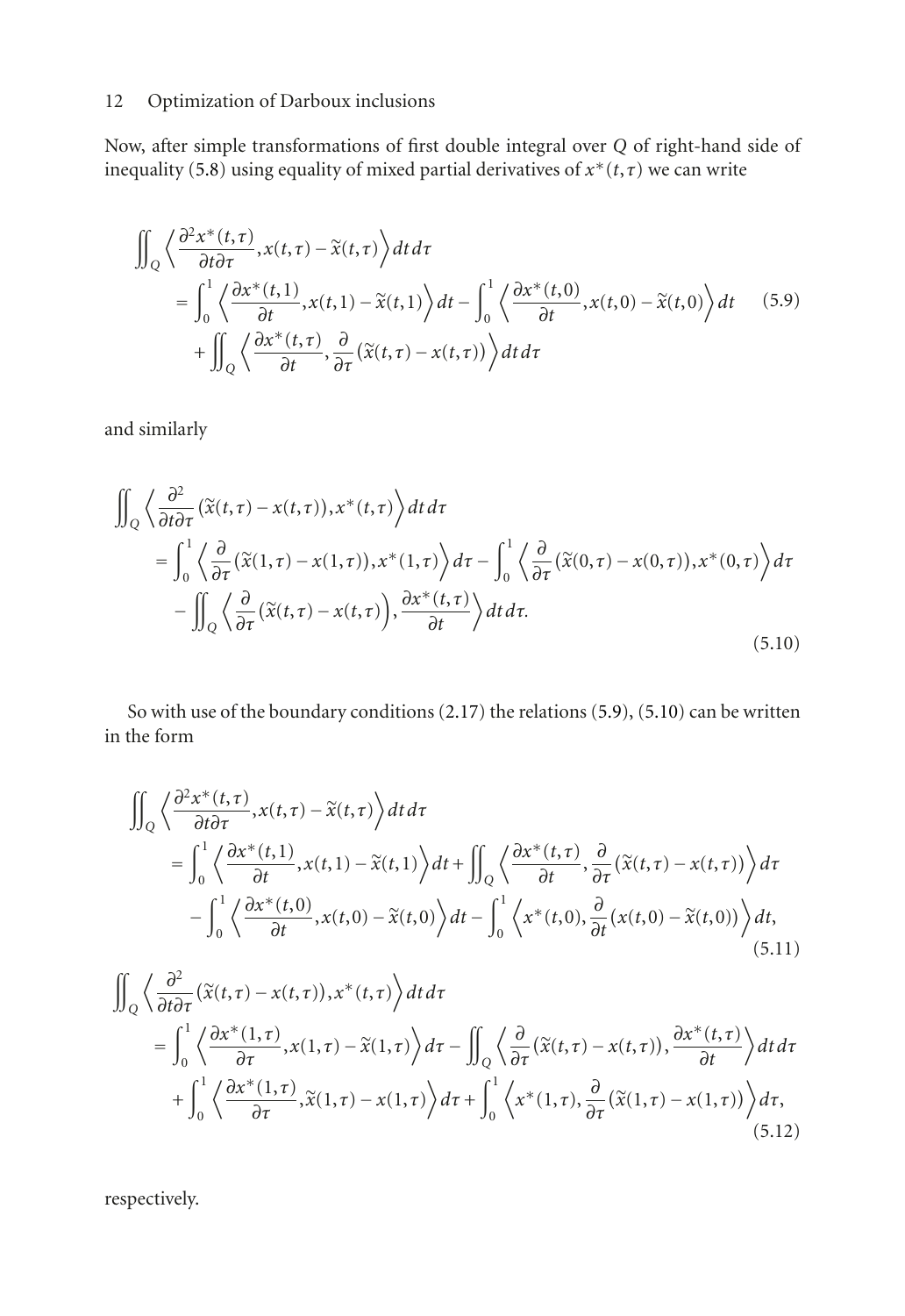## Elimhan N. Mahmudov 13

Adding the equalities [\(5.11\)](#page-11-2) and [\(5.12\)](#page-11-3) and using the conditions (ii) of [Theorem 5.1](#page-10-1) we get

$$
\iint_{Q} \left\langle \frac{\partial^{2} x^{*}(t,\tau)}{\partial t \partial \tau}, x(t,\tau) - \tilde{x}(t,\tau) \right\rangle dt d\tau + \iint_{Q} \left\langle \frac{\partial^{2}}{\partial t \partial \tau} (\tilde{x}(t,\tau) - x(t,\tau)), x^{*}(t,\tau) \right\rangle dt d\tau \n= \int_{0}^{1} \left\langle \frac{\partial x^{*}(1,\tau)}{\partial \tau}, x(1,\tau) - \tilde{x}(1,\tau) \right\rangle d\tau + \int_{0}^{1} d_{\tau} [\left\langle x^{*}(1,\tau), \tilde{x}(1,\tau) - x(1,\tau) \right\rangle] \n+ \int_{0}^{1} \left\langle \frac{\partial x^{*}(t,1)}{\partial t}, x(t,1) - \tilde{x}(t,1) \right\rangle dt - \int_{0}^{1} d_{t} [\left\langle x^{*}(t,0), x(t,0) - \tilde{x}(t,0) \right\rangle] \n\geq \int_{0}^{1} d_{\tau} [\left\langle x^{*}(1,\tau), \tilde{x}(1,\tau) - x(1,\tau) \right\rangle] - \int_{0}^{1} d_{t} [\left\langle x^{*}(t,0), x(t,0) - \tilde{x}(t,0) \right\rangle] \n= \left\langle x^{*}(1,1), \tilde{x}(1,1) - x(1,1) \right\rangle - \left\langle x^{*}(1,0), \tilde{x}(1,0) - x(1,0) \right\rangle \n- \left\langle x^{*}(1,0), x(1,0) - \tilde{x}(1,0) \right\rangle + \left\langle x^{*}(0,0), x(0,0) - \tilde{x}(0,0) \right\rangle = 0.
$$
\n(5.13)

Thus, we conclude that for all admissible solutions  $x(t, \tau)$ ,  $(t, \tau) \in Q$ , the right-hand side of inequality [\(5.8\)](#page-10-0) is nonnegative and we have finally

<span id="page-12-1"></span>
$$
x^*(t,1) = 0, \qquad x^*(1,t) = 0.
$$
 (5.14)

*Remark 5.2.* If  $F(t, \tau) = R^n$ , then  $K^*_{F(t, \tau)}(\tilde{x}(t, \tau)) = \{0\}$  and condition (ii) of [Theorem 5.1](#page-10-1) implies that  $x^*(t,1) = 0, x^*(1,t) = 0$ .

In the conclusion of this section let us consider an example. At first we study the linear discrete problem [\(2.8\)](#page-2-2)–[\(2.11\)](#page-2-1), where

$$
x_{t,\tau} = A_1 x_{t,\tau-1} + A_2 x_{t-1,\tau} + A_3 x_{t-1,\tau-1} + B u_{t-1,\tau-1}, \quad u_{t-1,\tau-1} \in U,
$$
  
\n
$$
(t,\tau) \in H_1 \times L_1, \quad F_{t,\tau} = R^n, \quad (t,\tau) \in H_0 \times L_0.
$$
\n
$$
(5.15)
$$

And  $A_i = 1, 2, 3$  are  $n \times n$  matrices, *B* is  $n \times r$  matrix,  $U \subset R^n$  is a convex closed set, *g* is continuously differentiable function of *x*. It is required to find controlling parameters  $\widetilde{u}_{t,\tau} \in U$  such that the solution  $\{\widetilde{x}_{t,\tau}\}_{H_0 \times L_0}$  corresponding to them minimizes [\(2.8\)](#page-2-2). In the consideration case,

<span id="page-12-0"></span>
$$
a(x, y, z) = A_1 x + A_2 y + A_3 z + BU.
$$
 (5.16)

Then by elementary computations we find that

$$
a^*(v^*;(x,y,z,v)) = \begin{cases} (A_1^* v^* , A_2^* v^* , A_3^* v^*), & B^* v^* \in K_U^*(\widetilde{u}), \\ \varnothing, & B^* v^* \notin K_U^*(\widetilde{u}), \end{cases}
$$
(5.17)

where  $v = A_1x + A_2y + A_3z + B\tilde{u}$ ,  $\tilde{u} \in U$ ,  $A_i^*(i = 1, 2, 3)$  and  $B^*$  are adjoint matrices, and  $V^*$  $K_{F_{t,\tau}}^{*} = \{0\}.$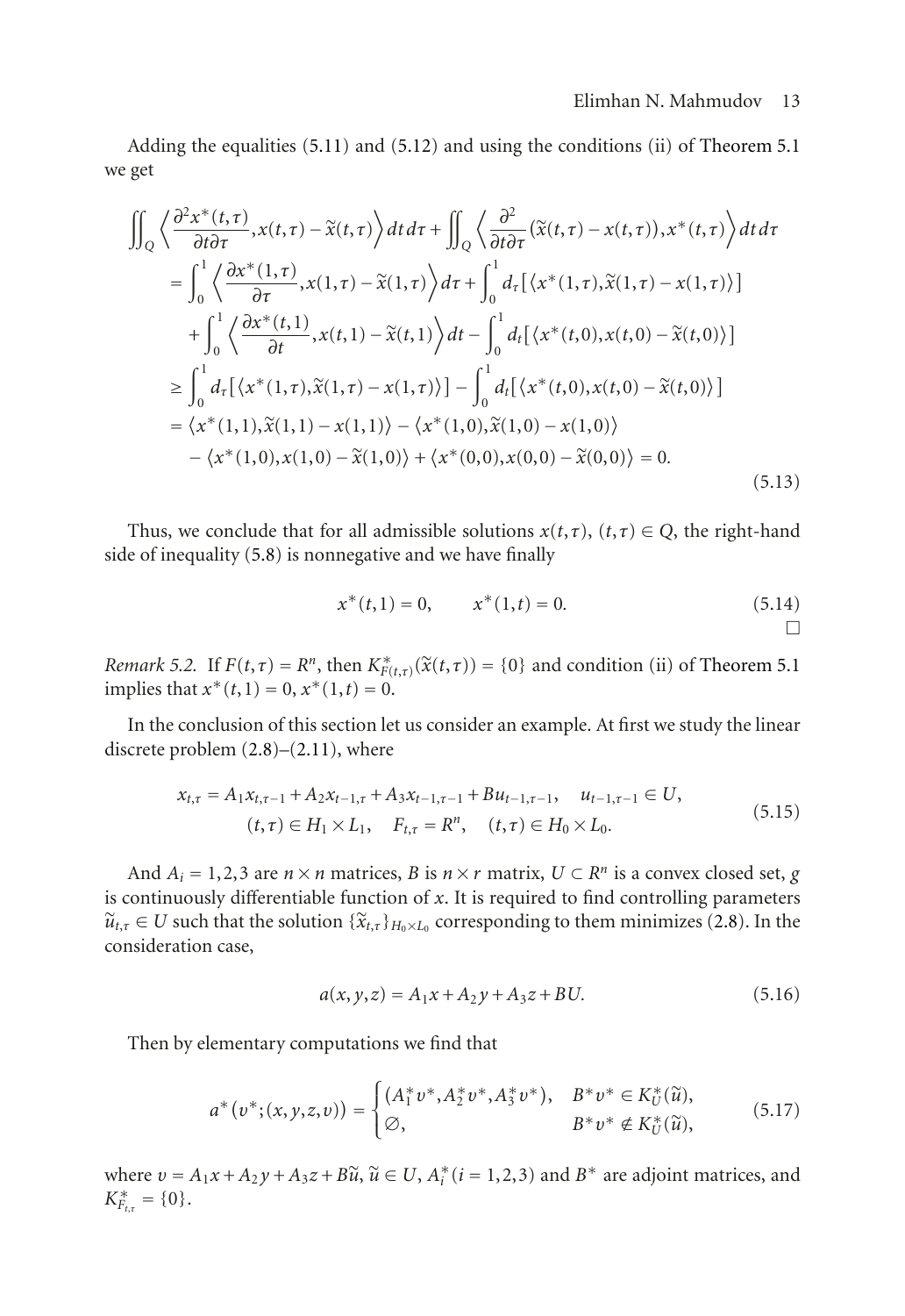So using [Theorem 3.1](#page-3-4) and formula [\(5.17\)](#page-12-0) we get the relations

<span id="page-13-1"></span><span id="page-13-0"></span>
$$
\varphi_{t,\tau}^* = A_1^* x_{t,\tau}^*, \qquad \eta_{t,\tau}^* = A_2^* x_{t,\tau}^*, \tag{5.18}
$$

$$
x_{t-1,\tau-1}^{*} = A_{3}^{*} x_{t,\tau}^{*} + \lambda g_{t-1,\tau-1}'(\tilde{x}_{t-1,\tau-1}) + \varphi_{t-1,\tau}^{*} + \eta_{t,\tau-1}^{*}, \quad (t,\tau) \in H_{1} \times L_{1}, \tag{5.19}
$$

$$
\langle u - \tilde{u}_{t-1,\tau-1}, B^* x_{t,\tau}^* \rangle \ge 0, \quad u \in U, \n\varphi_{T,\tau+1}^* - x_{T,\tau}^* = 0, \quad \tau \in L_0,
$$
\n(5.20)

<span id="page-13-3"></span><span id="page-13-2"></span>
$$
\eta_{t+1,L}^* - x_{t,L}^* = 0, \quad t \in H_0,\tag{5.21}
$$

<span id="page-13-5"></span><span id="page-13-4"></span>
$$
x_{0,0}^* = \eta_{T+1,L}^* = \varphi_{T,L+1}^* = 0.
$$
\n(5.21)

Substituting  $(5.18)$  in  $(5.19)$  and  $(5.21)$  we have

$$
x_{t-1,\tau-1}^{*} = A_{1}^{*} x_{t-1,\tau}^{*} + A_{2}^{*} x_{t,\tau-1}^{*} + A_{3}^{*} x_{t,\tau}^{*} + \lambda g_{t-1,\tau-1}(\tilde{x}_{t-1,\tau-1}),
$$
  
\n
$$
x_{T,\tau}^{*} = A_{1}^{*} x_{T,\tau+1}^{*}, \quad \tau \in L_{0}, \quad x_{t,L}^{*} = A_{2}^{*} x_{t+1,L}^{*}, \quad t \in H_{0},
$$
\n
$$
(5.22)
$$

<span id="page-13-7"></span><span id="page-13-6"></span>
$$
A_1^* x_{T,L+1}^* = 0, \qquad A_2^* x_{T+1,L}^* = 0.
$$
 (5.23)

Now, it is not hard to see that [\(5.20\)](#page-13-3) and [\(5.23\)](#page-13-4) can be written as follows, respectively,

$$
\langle B\widetilde{u}_{t-1,\tau-1}, x_{t,\tau}^* \rangle = \inf_{u \in U} \langle Bu, x_{t,\tau}^* \rangle, \quad (t,\tau) \in H_1 \times L_1,\tag{5.24}
$$

$$
x_{T,\tau}^* = 0, \quad \tau \in L_0; \quad x_{t,L}^* = 0, \quad t \in H_0.
$$
 (5.25)

It is noteworthy that the number  $\lambda$  in [\(5.22\)](#page-13-5) is nonzero, that is,  $\lambda = 1$ . In fact if  $\lambda = 0$ , then it follows immediately from the boundary value conjugate problem [\(5.22\)](#page-13-5), [\(5.23\)](#page-13-4) that  $x_{t,\tau}^* = 0$ ,  $(t,\tau) \in H_0 \times L_0$ . But on [Theorem 3.1](#page-3-4)  $x_{t,\tau}^*$  and  $\lambda$  do not equal zero for all  $(t,\tau) \in H_0 \times L_0$ . Thus the nondegeneracy condition in [Theorem 5.1](#page-10-1) is superfluous for linear problem and we conclude the validity of the following theorem.

<span id="page-13-9"></span>**THEOREM 5.3.** The existence of  $\{x_{t,\tau}^*\}_{H_0 \times L_0}$  of the boundary value problem [\(5.22\)](#page-13-5), [\(5.24\)](#page-13-6), *[\(5.25\)](#page-13-7) is sufficient for the optimality of the solution*  $\{x_{t,\tau}^*\}_{H_0 \times L_0}$  *of problem [\(2.8\)](#page-2-2), [\(2.11\)](#page-2-1), [\(5.15\)](#page-12-1).*

Suppose now we have the so-called linear continuous problem of Goursat-Darboux type (see [\(2.14\)](#page-3-5)–[\(2.17\)](#page-3-1)),

<span id="page-13-8"></span>
$$
I(x(\cdot,\cdot)) = \iint_{Q} g(x(t,\tau),t,\tau) dt d\tau \longrightarrow \inf, x''_{tt}(t,\tau) = Ax(t,\tau) + Bu(t,\tau), \qquad u(t,\tau) \in U, (t,\tau) \in Q = [0,1] \times [0,1], x(t,0) = \alpha(t), \qquad x(0,\tau) = \beta(\tau),
$$
 (5.26)

where *g* is convex and continuously differentiable function on *x*, *A* and *B* are  $n \times n$  and  $n \times r$  matrices, respectively, U is a convex closed subset of  $R^r$ . The problem is to find an absolutely continuous controlling parameter  $\tilde{u}(t, \tau) \in U$  such that the solution  $\tilde{x}(t, \tau)$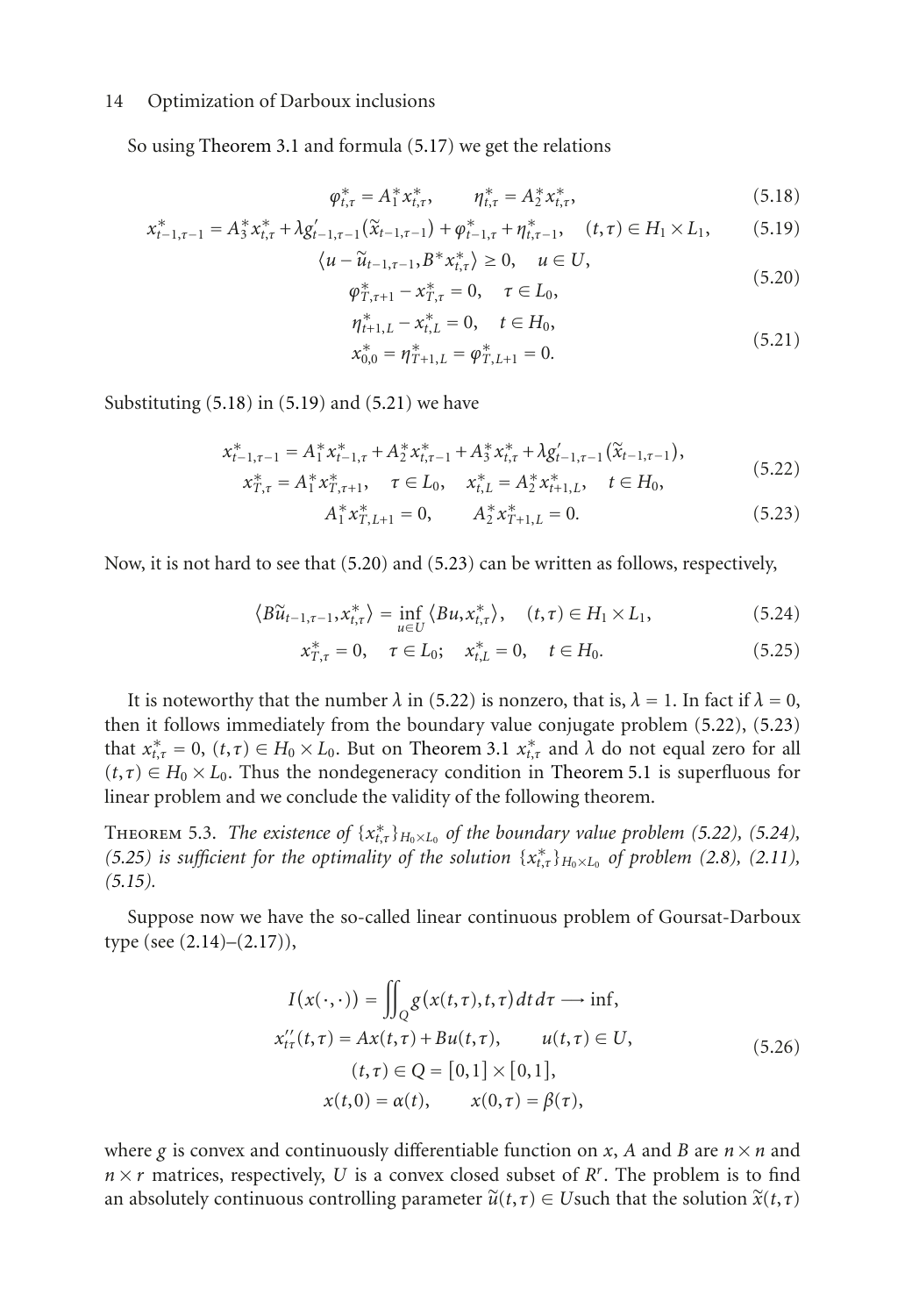corresponding to it minimizes  $I(x(\cdot, \cdot))$ . For problem [\(5.26\)](#page-13-8)  $a(z) = Az + BU$  and

$$
a^*(v^*;(z,v)) = \begin{cases} A^*v^*, & B^*v^* \in K_U^*(\widetilde{u}), \\ \varnothing, & B^*v^* \notin K_U^*(\widetilde{u}), \end{cases}
$$
  
\n
$$
v = Az + B\widetilde{u}, \quad \widetilde{u} \in U.
$$
 (5.27)

In this problem we are proceeding on the basic of [Theorem 5.1.](#page-10-1) Thus using [Theorem](#page-10-1) [5.1](#page-10-1) and similarly computations of [Theorem 5.3](#page-13-9) we can establish the following result.

THEOREM 5.4. *The solution*  $\widetilde{x}(t, \tau)$  *corresponding to the controlling parameter*  $\widetilde{u}(t, \tau)$  *minimizes*  $I(x(\cdot, \cdot))$  *in the problem [\(5.26\)](#page-13-8) if there exists an absolutely continuous function x*∗(*t*,*τ*) *satisfying the following conditions:*

$$
x_{t\tau}^{*''}(t,\tau) = A^*x^*(t,\tau) + g'(\tilde{x}(t,\tau),t,\tau), \quad a.e.,
$$
  
\n
$$
x^*(t,1) = 0, \quad x^*(1,\tau) = 0, \quad (t,\tau) \in Q,
$$
  
\n
$$
\langle B\tilde{u}(t,\tau), x^*(t,\tau) \rangle = \inf_{u \in U} \langle Bu, x^*(t,\tau) \rangle.
$$
\n(5.28)

## <span id="page-14-1"></span><span id="page-14-0"></span>**References**

- [1] R. P. Agarwal, S. R. Grace, and D. O'Regan, *Oscillation of higher order difference equations via comparison*, Glasnik Matematicki. Serija III ˇ **39(59)** (2004), no. 2, 287–299.
- [2] V. Barbu, *The time optimal control of variational inequalities. Dynamic programming and the maximum principle*, Recent Mathematical Methods in Dynamic Programming (Rome, 1984), Lecture Notes in Math., vol. 1119, Springer, Berlin, 1985, pp. 1–19.
- [3] A. G. Butkovskiı̆, *Theory of Optimal Control of Systems with Distributed Parameters*, Nauka, Moscow, 1965, English translation in Distributed control systems, American Elsevier, New York, 1969.
- [4] F. H. Clarke, Yu. S. Ledyaev, and M. L. Radulescu, *Approximate invariance and differential inclusions in Hilbert spaces*, Journal of Dynamical and Control Systems **3** (1997), no. 4, 493–518.
- <span id="page-14-6"></span>[5] V. F. Demianov and L. V. Vasilev, *Nondifferentiable Optimisation*, Optimization Software, New York, 1985.
- [6] I. Ekeland and R. Temam, *Convex Analysis and Variational Problems*, MIR, Moscow, 1979.
- <span id="page-14-4"></span>[7] E. Fornosini and G. Marchesini, *Doubly indexed dynamical systems*, Mathematical Systems Theory **12** (1978), no. 1.
- <span id="page-14-3"></span>[8] A. D. Ioffe and V. M. Tikhomirov, *Theory of Extremal Problems*, Nauka, Moscow, 1974, English translation in North-Holland, Amsterdam, 1978.
- <span id="page-14-5"></span>[9] T. Kaczorek, *Two-Dimensional Linear Systems*, Lecture Notes in Control and Information Sciences, vol. 68, Springer, Berlin, 1985.
- [10] H.-W. Kuang, *Minimum time function for differential inclusion with state constraints*, Mathematica Applicata **13** (2000), no. 2, 31–36.
- [11] J.-L. Lions, *Contrôle optimal de systèmes gouvernés par des équations aux dérivées partielles*, Dunod, Gauthier-Villars, Paris, 1968.
- [12] E. N. Mahmudov, *On duality in optimal control problems described by convex discrete and differcutial inclusious*, Avtomatika i Telemekhanika (1987), no. 2, 13–25, English translation in Automation and Remote Control **48** (1987).
- <span id="page-14-2"></span>[13] , *Optimization of discrete inclusions with distributed parameters*, Optimization **21** (1990), no. 2, 197–207.
- [14] , *Mathematical Analysis and Applications*, Papatya, Istanbul, 2002.